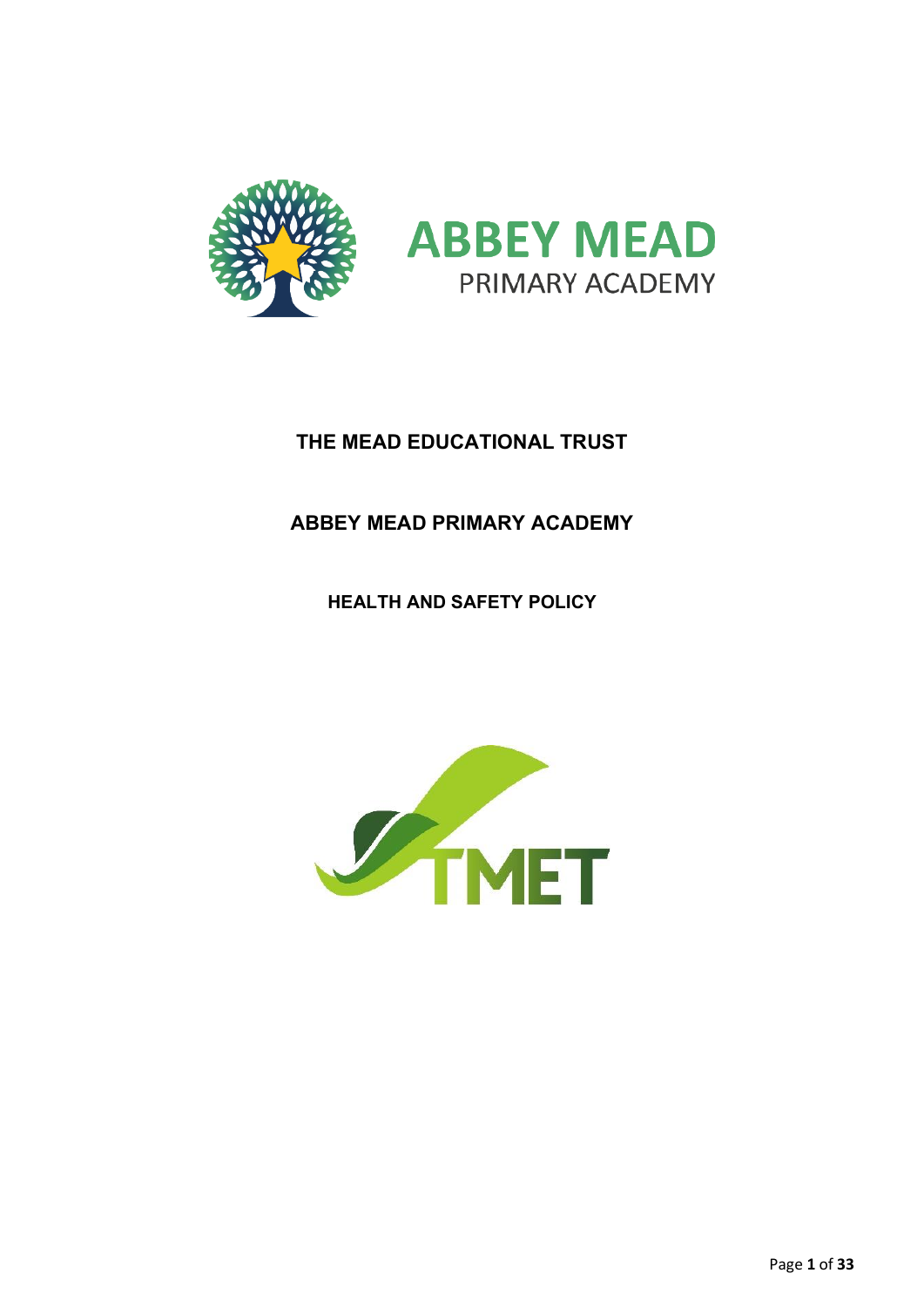# **HEALTH AND SAFETY POLICY**

# **Monitoring, Evaluation and Review**

The policy will be promoted and implemented throughout The Mead Educational Trust. The Board will review the policy bi-annually, unless there are significant changes in the interim period.

| <b>Version</b>   | <b>Date</b>       | <b>Author</b> | <b>Reason for Change</b>                                                                                                                                                                                                                                        |
|------------------|-------------------|---------------|-----------------------------------------------------------------------------------------------------------------------------------------------------------------------------------------------------------------------------------------------------------------|
| V <sub>0.1</sub> | 08.04.2016        | <b>DFO</b>    | New H&S policy; detailing RMET mission<br>statement.                                                                                                                                                                                                            |
| V <sub>0.2</sub> | September 2018    | DFO / MWR     | Updated references from RMET to TMET;<br>updated references to academy councils;<br>updated responsibilities of academy councils<br>and added responsibilities of Trust Board and<br>Executive Team in line with revised Scheme of<br>Delegation.               |
| V <sub>0.3</sub> | <b>March 2019</b> | <b>MWR</b>    | Added clause re. incidents off site (see Appendix<br>A)                                                                                                                                                                                                         |
| V4.0             | <b>March 2021</b> | MPR/EMA       | Update Section 10. With clause 10.9<br>Update Appendix 2-Table of compliance<br>Update named person responsible references to<br>state "Business Manager/Academy<br>Manager/Trust Estates Lead/Estates and<br>Compliance Manager"<br><b>Added Contents Page</b> |
| V <sub>5.0</sub> | January 2022      | DBL/MPR       | <b>Updated Appendix 1:</b><br>Section 20 - Update electrical safety<br>Section 21 - Update working at heights<br>Section 22 - Update minibus guidance                                                                                                           |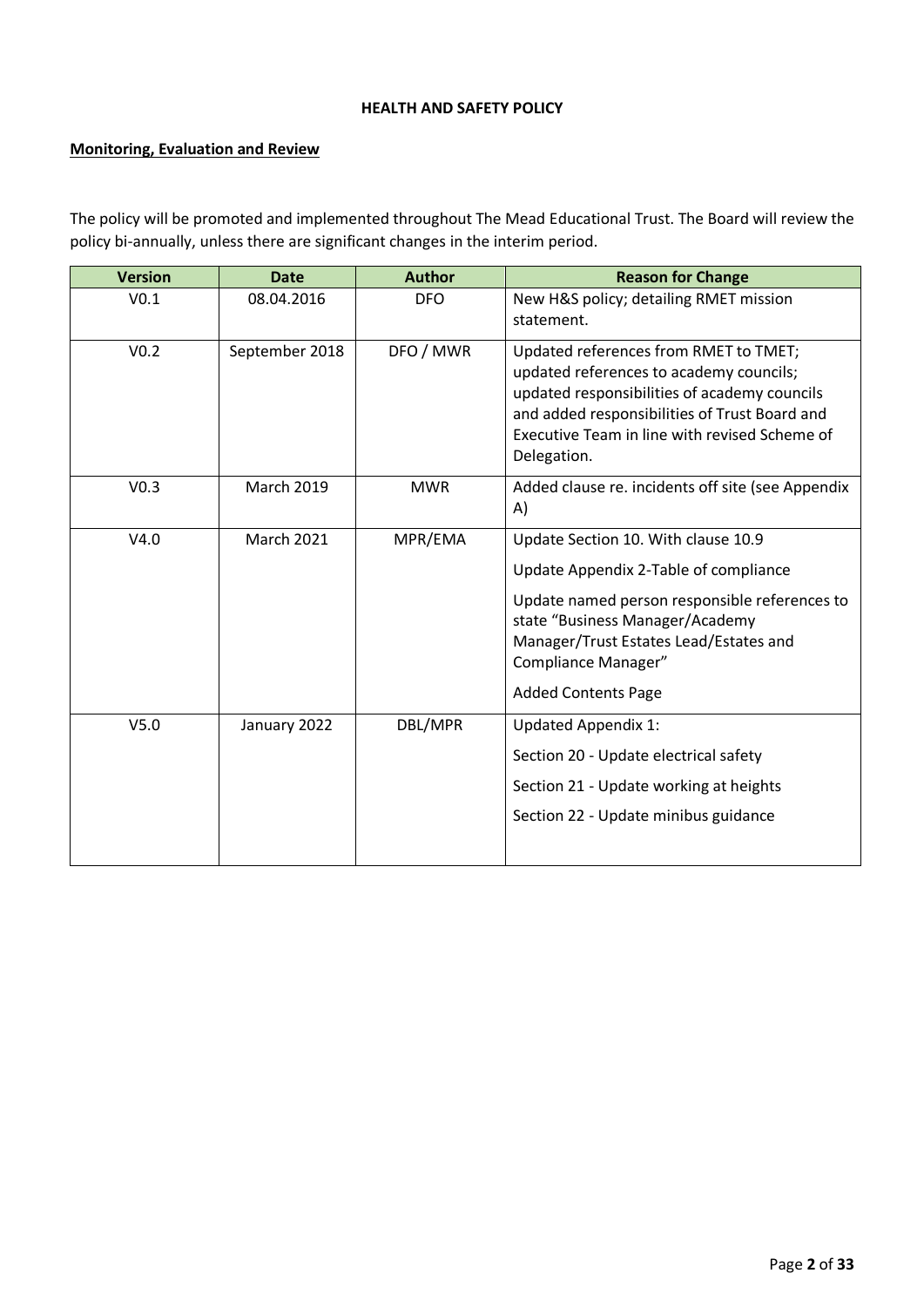| 1.  |                                                                              |
|-----|------------------------------------------------------------------------------|
| 2.  |                                                                              |
| 3.  |                                                                              |
| 4.  | Responsibilities/Duties of the Academy Council of Abbey Mead Primary Academy |
| 5.  |                                                                              |
| 6.  |                                                                              |
| 7.  |                                                                              |
| 8.  |                                                                              |
| 9.  |                                                                              |
| 10. |                                                                              |
| 11. |                                                                              |
| 12. |                                                                              |
|     |                                                                              |
|     |                                                                              |
| 1.  |                                                                              |
| 2.  |                                                                              |
| 3.  |                                                                              |
| 4.  |                                                                              |
| 5.  |                                                                              |
| 6.  |                                                                              |
| 7.  |                                                                              |
| 8.  |                                                                              |
| 9.  |                                                                              |
|     |                                                                              |
|     |                                                                              |
| 12. |                                                                              |
|     |                                                                              |
|     |                                                                              |
| 15. |                                                                              |
|     |                                                                              |
|     |                                                                              |
| 18. |                                                                              |
| 19. |                                                                              |
|     |                                                                              |
|     |                                                                              |
|     |                                                                              |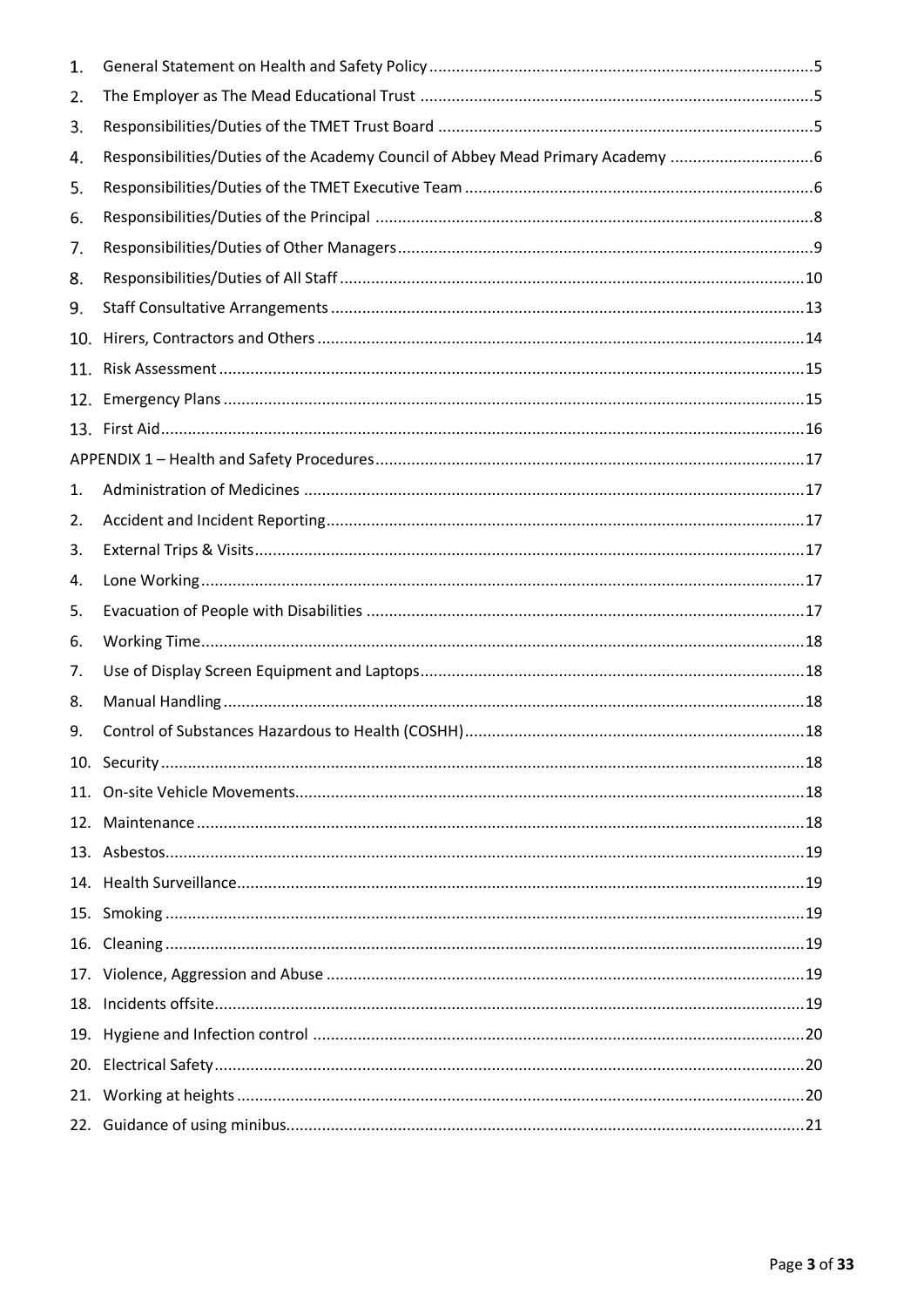#### **HEALTH AND SAFETY POLICY**

Health and safety is integral to the service we provide and is the responsibility of employees at all levels. As a multi-academy trust we strive to provide high quality education for all our students and pupils through a committed and motivated workforce. We recognize that effective health and safety management is essential to make this happen.

The Mead Educational Trust is committed to the following principles:

- Developing a culture that is not risk averse but understands that risks must be effectively managed;
- Ensuring that students, pupils, employees, parents/guardians and members of the public are properly protected;
- Empowering staff to sensibly manage health and safety in their working environment;
- Ensuring that those who create risks manage them responsibly and the failure to manage risk responsibly is likely to lead to robust action;
- Educating individuals to understand that although they have a right to protection they also have to exercise personal responsibility.

We aspire to achieve in each of the academies, as part of the trust, an environment where everyone can fulfill their potential free from work-related ill health or injury. This includes our employees, pupils, parents/guardians and visitors and any others who may be affected by our work activities.

We are also committed to taking all reasonable steps to prevent injury and ill health by:

- Providing safe and healthy working conditions, equipment and procedures;
- Ensuring that there is an effective management structure in place to adequately control the risks to health and safety arising from our activities;
- Ensuring that our employees are competent to do their work by providing them with adequate information, instruction, training and supervision;
- Consulting with employee safety representatives on matters affecting our employees' health, safety and welfare.

The Chief Executive Officer and the Board of Trustees collectively and individually accept their role in proactively leading and managing on health, safety and welfare.

We wish to take a proactive approach, aiming for continuous improvement in the management of health, safety and welfare.

The operation of this policy will be subject to continuous monitoring and improvement and this statement reviewed every two years.

Signature: Signature:

albour

**Carolyn Robson CBE (Chief Executive Officer) Cathy Brown (Head of Governance)**

Date: January 2022 Date: January 2022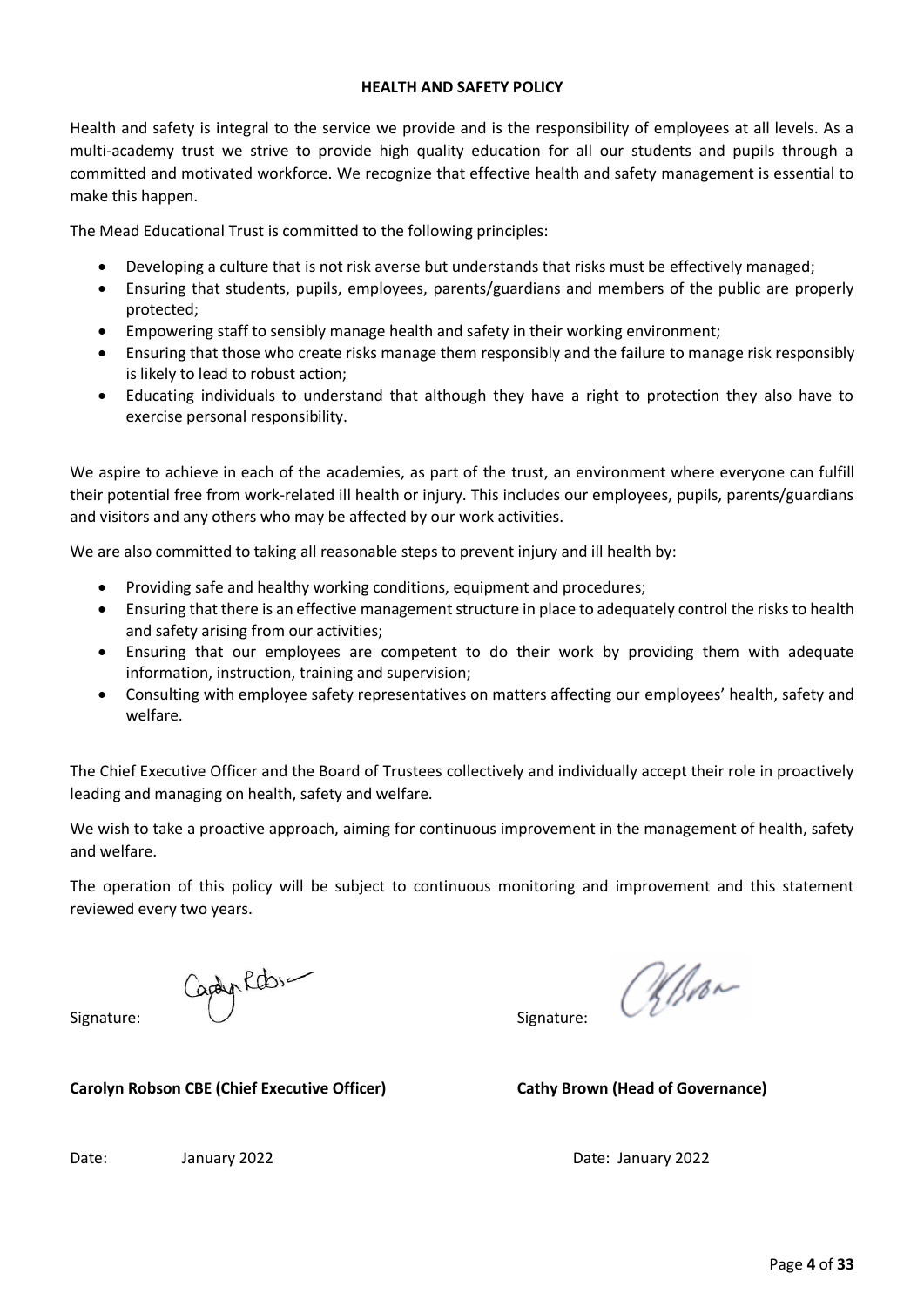#### **ABBEY MEAD PRIMARY ACADEMY**

#### <span id="page-4-0"></span>**General Statement on Health and Safety Policy**

- $1.1.$ The aim of Abbey Mead Primary Academy is to provide a safe and healthy working and learning environment for staff, students and visitors. The Academy believes that the prevention of accidents, injury or loss is essential to the effective operation of the Academy and is part of the education of its students.
- $1.2.$ The Academy acknowledges the provisions of the Health and Safety at Work etc. Act 1974 and in particular the duty of every 'employer' (see 2) to conduct their business in such a way as to ensure, so far as is reasonably practicable, that persons who are and also persons who are not in their employment, but who may be affected by it, are not exposed to unacceptable risks to their health and safety. The Academy accepts that it has a responsibility to take all reasonably practicable steps to ensure the health, safety and welfare of staff and others.
- $1.3.$ The arrangements outlined in this policy statement and the various other safety provisions made by the Academy cannot in themselves prevent accidents or ensure safe and healthy working conditions. This can only be achieved through the adoption of safe methods of work and good practice by every individual. The Academy will take all reasonable steps to identify and reduce hazards to a minimum but all staff and students must appreciate that their own safety and that of others also depends upon their individual conduct and vigilance while on Academy premises, or while taking part in Academy sponsored activities.
- $1.4.$ The Trust will review this policy statement every two years and update, modify or amend it as considered necessary to ensure the health, safety and welfare of staff and students.

#### <span id="page-4-1"></span>**The Employer as The Mead Educational Trust**

- $2.1.$ The 'Employer' is The Mead Educational Trust (TMET)
- $2.2.$ The Health & Safety at Work etc. Act 1974 places duties on employers to safeguard, as far as is reasonably practicable, the health, safety and welfare of their employees and the health and safety of other persons who may be affected by their work activities, such as students and visitors. Employers also have additional duties under other legislation such as, for example, The Control of Substances Hazardous to Health and Academy Teachers Pay and Conditions (work life balance).
- $2.3.$ The Key Manager of Abbey Mead Primary Academy will implement relevant health & safety enactments, policies, codes of practice/guidelines and operate effective safety management systems for all activities on the site that they manage. (See 9 re: Hirers, contractors and others)
- $2.4.$ For the purposes of health & safety management, Principals are deemed to be Key Managers.

# <span id="page-4-2"></span>**Responsibilities/Duties of the TMET Trust Board**

 $3.1.$ The Trust Board will adopt and maintain an effective Trust-wide template Health and Safety policy and ensure adequacy of health and safety practice throughout TMET.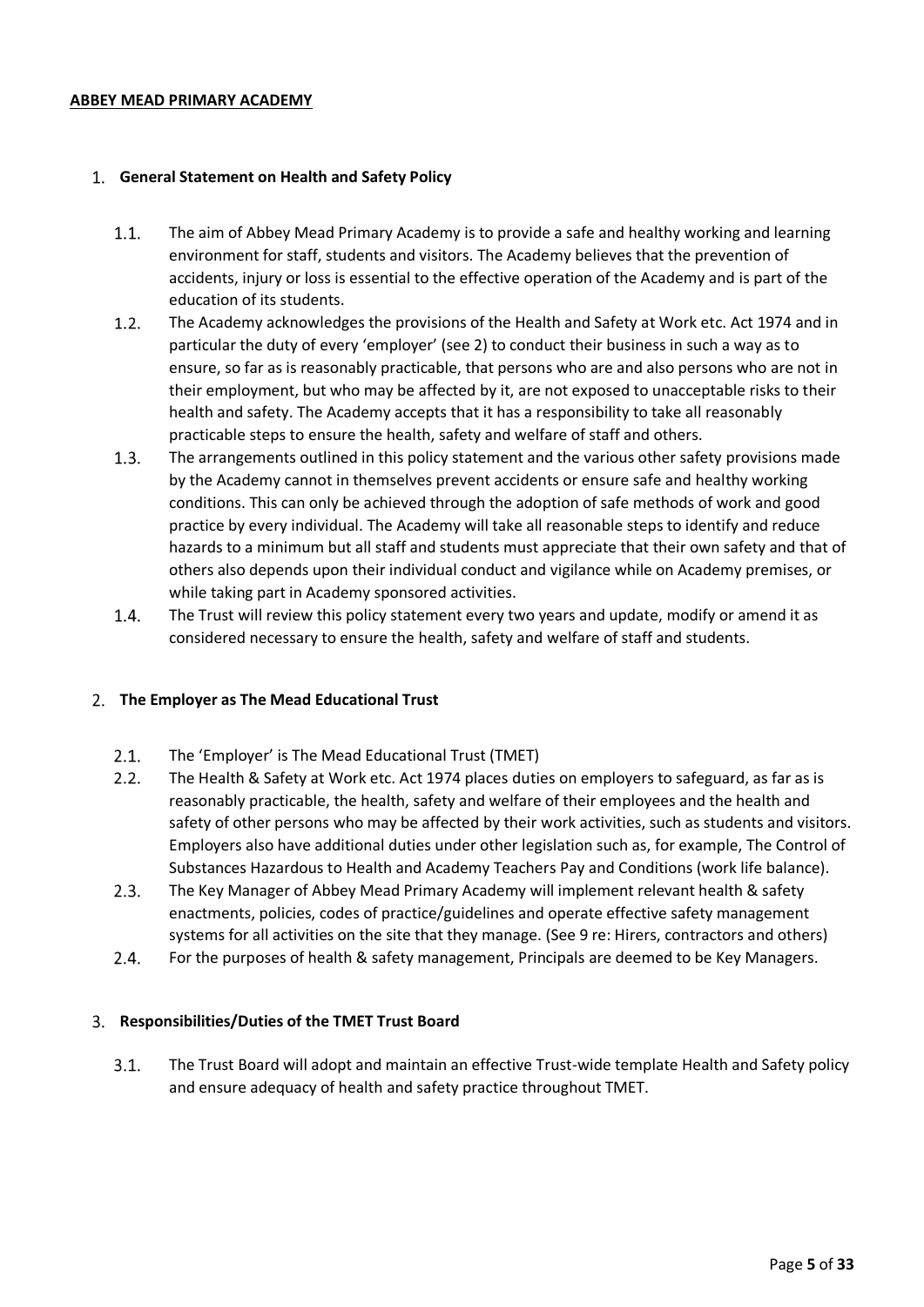# <span id="page-5-0"></span>**Responsibilities/Duties of the Academy Council of Abbey Mead Primary Academy**

- $4.1.$ The AC is responsible for monitoring compliance with statutory requirements, with the Health and Safety policy, and the impact of operational arrangements at the academy.
- $4.2.$ Health and safety will feature as a regular agenda item at AC meetings where the effectiveness of the health and safety policy and procedures will be monitored. The AC will also appoint an Academy Councillor to participate in a Health and Safety visit to the academy each year, and report back to the AC.
- $4.3.$ Reports on health and safety will be received from the Principal and any of the following as appropriate:
	- The Local Authority's Health and Safety Adviser (new initiatives/local advice).
	- The Business and Operations Manager **Clare Holland**
	- Academy Manager
	- Trust Estates Lead **Milan Premdjy** (Operations Director)
	- The Estates and Compliance Manager **Dan Bonsall**
	- The Mead Educational Trust (TMET) Head of Governance **Cathy Brown**
	- The Academy staff health and safety forum.
	- Union safety representatives. **Has D & Has P**
	- The Academy nurse or doctor.
- 4.4. The AC will ensure the following health and safety reports:
	- 4.4.1. Information to parents via the minutes of normal meetings and/or regular newsletters (to inform them of relevant issues or changes)
	- 4.4.2. On other occasions, as appropriate, and in response to specific concerns

# <span id="page-5-1"></span>**Responsibilities/Duties of the TMET Executive Team**

- $5.1.$ The **Executive Team** will, so far as is reasonably practicable, ensure:
	- Each academy employs one or more competent members of staff to assist the AC and the Principal in the undertaking of measures needed to comply with the requirements and prohibitions imposed by or under the relevant statutory provisions as detailed at Regulation 7 in the Management of Health and Safety at Work Regulations 1999 and the Trust's Scheme of Delegation 2016
	- Adequate allocation of resources, including time, for work and activities with implications for health and safety to take place.
	- A safe environment for staff, students, contractors, hirers and visitors to go about their various activities.
	- Adequate and appropriate welfare facilities.
	- Necessary safety and protective equipment and clothing.
	- Safe plant, equipment and systems of work.
	- Safe arrangements for the handling, storage and transport of articles and hazardous substances.
	- Adequate information, training, instruction and supervision so that all staff and students can perform their activities in a safe and healthy manner.
	- The opportunity for all staff to receive health and safety training appropriate to their duties and responsibilities. This should be given before an employee commences any relevant work. Wherever training is required by statute, or considered necessary for the safety of staff, students and others, the **Principal** will ensure that such training is provided. Students will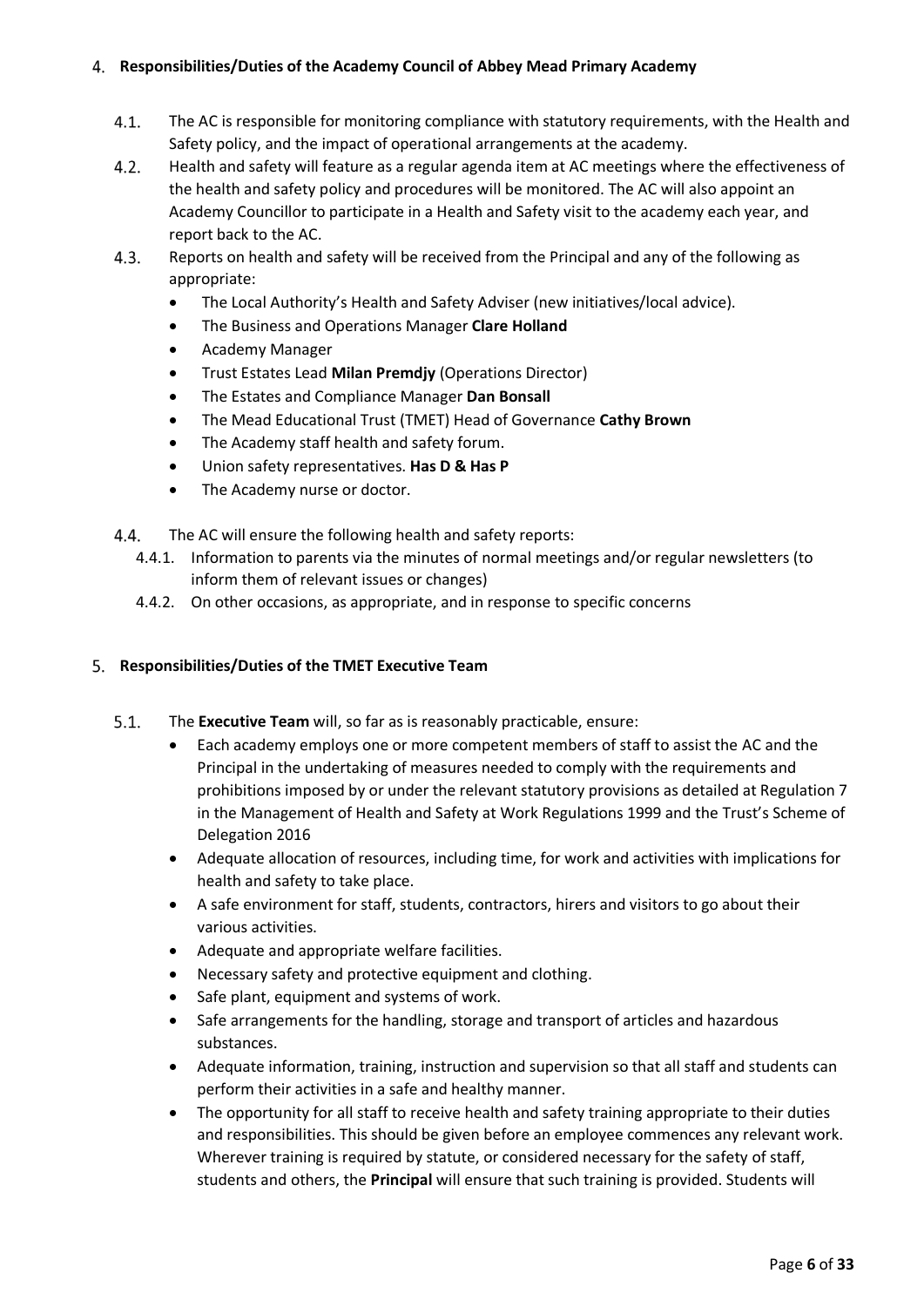receive such training as is considered appropriate to Academy-related activities that they carry out. Records will be kept of all training. Staff and student training will be regularly updated.

- Ensure that the management structure detailed in the diagram (see 9) is documented, implemented and effective.
- $5.2.$ The **Executive Team**, so far as is reasonably practicable and in consultation with the Principal, will:
	- Make itself familiar with the requirements of the Health and Safety at Work etc. Act 1974 and any other health and safety legislation and codes of practice that are relevant to the work of the Academy, in particular the Management of Health and Safety at Work Regulations 1999.
	- Identify and evaluate risk control measures in order to select the most appropriate means of minimising risks to staff, students and others.
	- Set standards and ensure responsibility is assigned for:
	- Reporting accidents.
	- Recording and investigating accidents.
	- Establishing and participating in the Academy staff health and safety forum (including **AC**  representation).
	- Undertaking, recording and reviewing risk assessments, especially with regard to:
		- o Potential accidents.
		- o Health hazards.
		- o Academy sponsored on and off-site activities.
		- o Students and their behaviour.
		- o Monitoring adherence to health and safety standards.
		- $\circ$  Reviewing documentation and distributing information from the Local Authority etc.
		- o Carrying out inspections.
		- o Providing health and safety training.
		- o Providing first-aid.
		- o Dealing with emergencies.
		- o Supervising storage facilities.
		- o Dealing with waste disposal.
		- o Monitoring housekeeping standards.
		- o Dealing with complaints on health and safety.
		- o Purchasing and maintaining equipment.
		- o Testing of plant and equipment to ensure it is safe.
		- o Carrying out minor repairs to doors, fences, windows etc.
		- o Organizing security and fire protection arrangements.
		- o Implementing risk control measures.
- 5.3. So far as is reasonably practicable, the Executive Team, through the principal, as Key Manager, will make arrangements for all staff, including temporary and voluntary staff and helpers, to receive a copy of this policy and comprehensive information on:
	- All other relevant health and safety matters.
	- The instruction and training that will be given to all employees so that they may carry out their duties in a safe manner without placing themselves or others at risk.
- $5.4.$ Where the **Executive Team** delegates responsibility for carrying out a particular health and safety function to an employee, they must ensure that the person is aware of the duty, knows how he/she is expected to perform it, and is provided with any necessary information, instruction, training and supervision and resources (including time). In addition, suitable measures for monitoring performance standards must be put in place.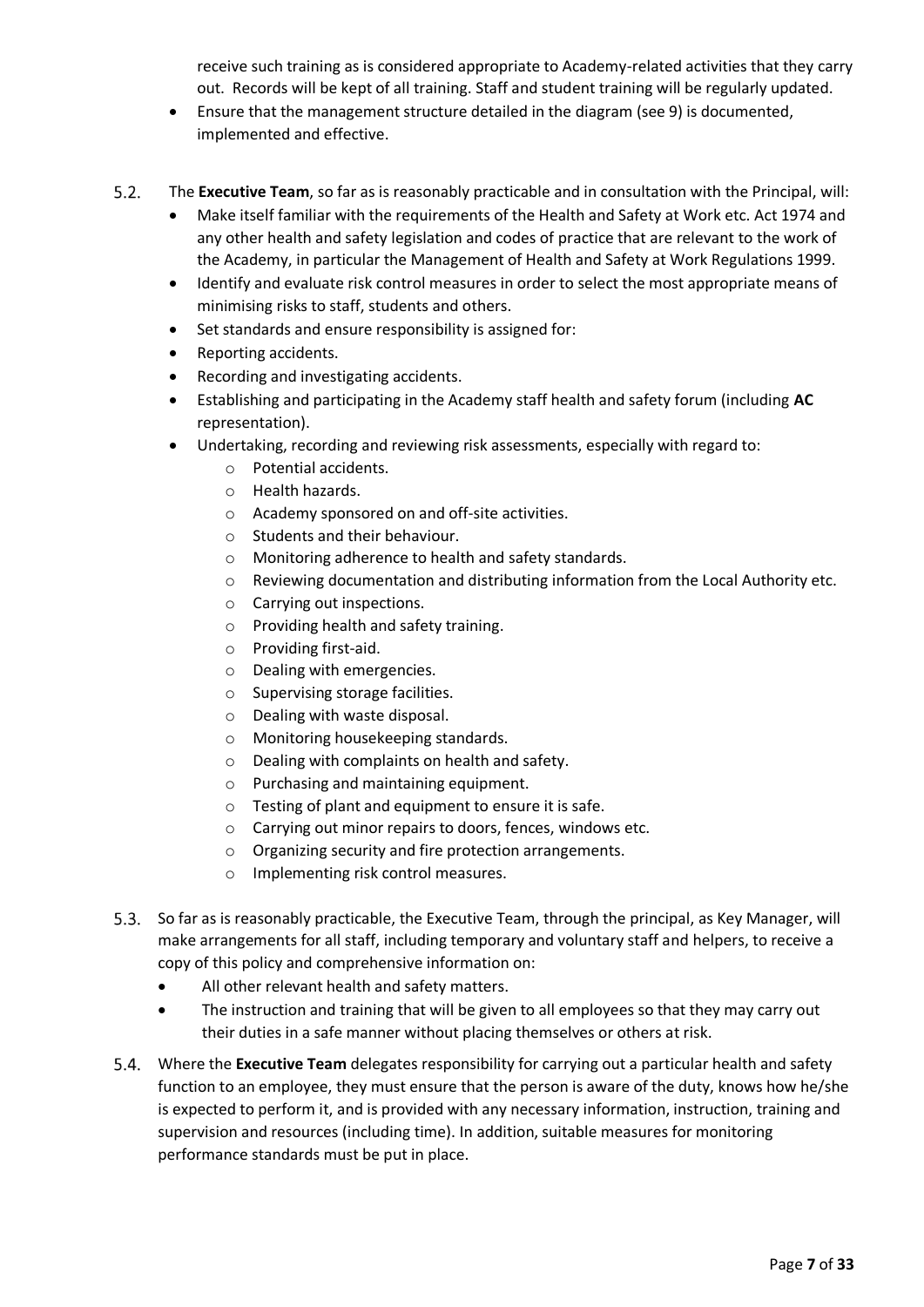- The **Executive Team** are directly responsible for safety management/compliance during lettings and ensuring that premises, equipment and substances are safe and without risk to health.
- Where the **Executive Team** award contracts such as cleaning, catering services and building works, etc. they must give proper consideration to the health and safety aspects before the tendering of any such contract takes place and they must satisfy themselves that successful contractors comply with all relevant safety legislation.

# <span id="page-7-0"></span>**Responsibilities/Duties of the Principal (Gary Aldred)**

- As well as having the general responsibilities/duties of all members of staff (see 5 and 6), the Principal, as Key Manager, also has responsibility for ensuring that the requirements of all relevant legislation, codes of practice and guidelines are met in full at all times.
- The health and safety of pupils, staff and others through the effective implementation of appropriate policies and procedures both on and of the Academy site.
- The Principal will be responsible for the day to day maintenance and development of safe working practices and conditions for teaching staff, support staff, pupils/students, visitors and any other person using the premises or engaged in activities sponsored by, or on behalf of the academy. He/she will take reasonable, practicable steps to achieve this and assign clear safety functions to other members of staff as appropriate.
- 6.4. In particular, the Principal will, so far as is reasonably practicable:
	- Be aware of and ensure compliance with the requirements of the Health and Safety at Work etc. Act 1974 and any other health and safety legislation and codes of practice relevant to the work of the academy.
	- Ensure that statutory health and safety notices are displayed in appropriate locations within the establishment.
	- Implement this policy with regard to themselves and others, including the carrying out and documentation of hazard identification, risk assessments and suitable control measures – identified in a suitable health and safety action plan.
	- Ensure that all staff, including those with delegated health and safety responsibilities, understand and fulfil their obligations for the day-to-day implementation of the safety policy, including the carrying out and documentation of hazard identification, risk assessments and suitable control measures.
	- Ensure that adequate provision is made for employee consultation on matters regarding health and safety.
	- Discuss health and safety matters with the Leicester City Council Health and Safety Team, the Trust Executive Team, the AC, the Academy staff health and safety forum and with other staff as appropriate, and seek advice on such matters as necessary from the most appropriate source.
	- Ensure that their decisions reflect the health and safety intentions articulated in the health and safety policy.
	- Ensure, at all times, the health, safety and welfare of staff, students and others via the provision of safe working conditions, systems of work, practices and procedures.
	- Ensure that all tools, machinery, plant and equipment is fit for purpose, adequately installed, guarded and appropriately used.
	- Ensure that all tools, machinery, plant and equipment receive planned maintenance when required.
	- Ensure that all substances provided within the Academy are handled, stored and used in the manner prescribed by the supplier and in accordance with their own or an appropriate hazard identification and risk assessment.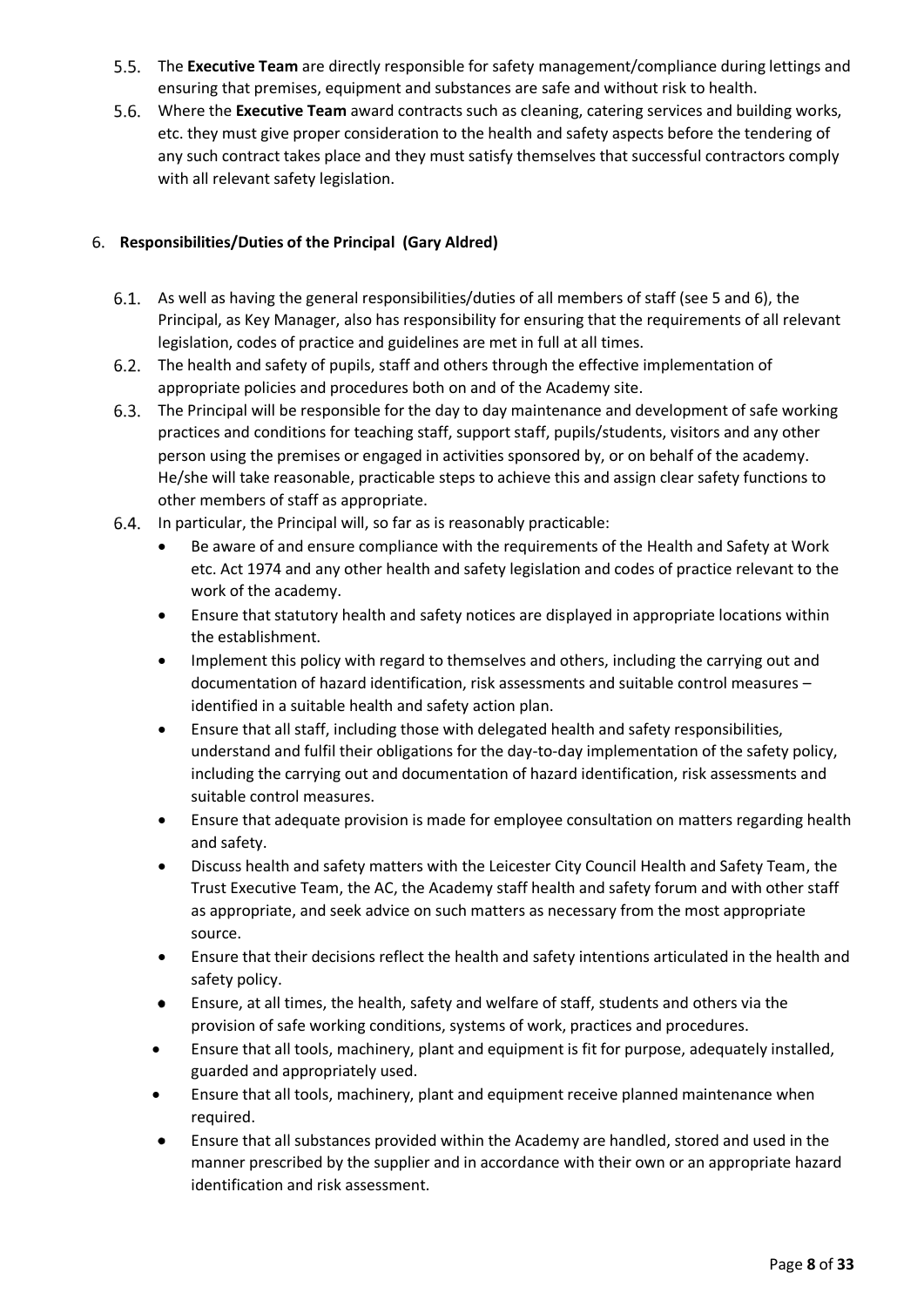- Ensure that appropriate protective clothing and equipment is provided and used whenever necessary.
- Identify the training needs of staff and students and make recommendations to the AC on resource implications of meeting such needs.
- Ensure that all employees are trained and competent to undertake their work safely, are aware  $\bullet$ of their own limitations and know they must not undertake any task unless they have been trained, are competent and are confident they can carry out the task safely in the conditions that prevail.
- Ensure that adequate instruction and supervision are provided for students as required.
- $\bullet$ Ensure that sufficient first aid cover and facilities are provided.
- Collate accident information and, when necessary, carry out accident and incident investigations.
- Ensure that emergency procedures including those for fire are in place, known, tested regularly  $\bullet$ and that any necessary revisions are made and disseminated.
- Encourage staff, students and others to promote and achieve high standards of health and safety and suggest improvements and ways and means of reducing risks.
- Monitor the standard of health and safety throughout the Academy, including all Academy  $\bullet$ based activities by:
- Ensuring that frequent inspections of the premises are carried out and any deficiencies identified are rectified promptly.
- Carrying out periodic audit and review of the safety management systems that are in place.
- Monitor the effectiveness of the implementation of this policy and submit a termly report to the AC on health and safety matters.

# <span id="page-8-0"></span>**Responsibilities/Duties of Other Managers**

# **(e.g. heads of faculty, curriculum leaders, lead teacher, facilities management etc.)**

As well as having the general responsibilities/duties of all members of staff (see 6), managers will be directly responsible to the Principal, or the member of staff nominated by them for the implementation and operation of the health and safety policy in their relevant departments and areas of responsibility.

- The Business and Operations Manager **(CH),** Estates **(DB)** and Compliance Manager (**MP)** will implement fully integrated Health and Safety policies and practice in consultation with the academy, Executive Team, AC, Local Authority and relevant statutory bodies to ensure that the service complies and conforms to statutory legalisation, industry practice etc. as detailed in the service specification.
- 7.2. All managers of staff will, so far as is reasonably practicable:
	- Make themselves familiar and ensure compliance with the requirements of the Health and Safety at Work etc. Act 1974 and any other health and safety legislation and codes of practice relevant to the work of the academy and also their area of responsibility.
	- In particular be familiar with and take a direct interest in this health and safety policy and in helping other members of staff, students and others to comply with its requirements.
	- As part of their day to day work all managers will ensure that:
		- Safe methods of work exist and are implemented throughout their department/area of responsibility.
		- Health and safety regulations, rules, procedures and codes of practice are being applied effectively.
		- All health and safety information is communicated to the relevant persons.
		- They themselves and others for whom they have direct responsibility take part in health and safety training as appropriate.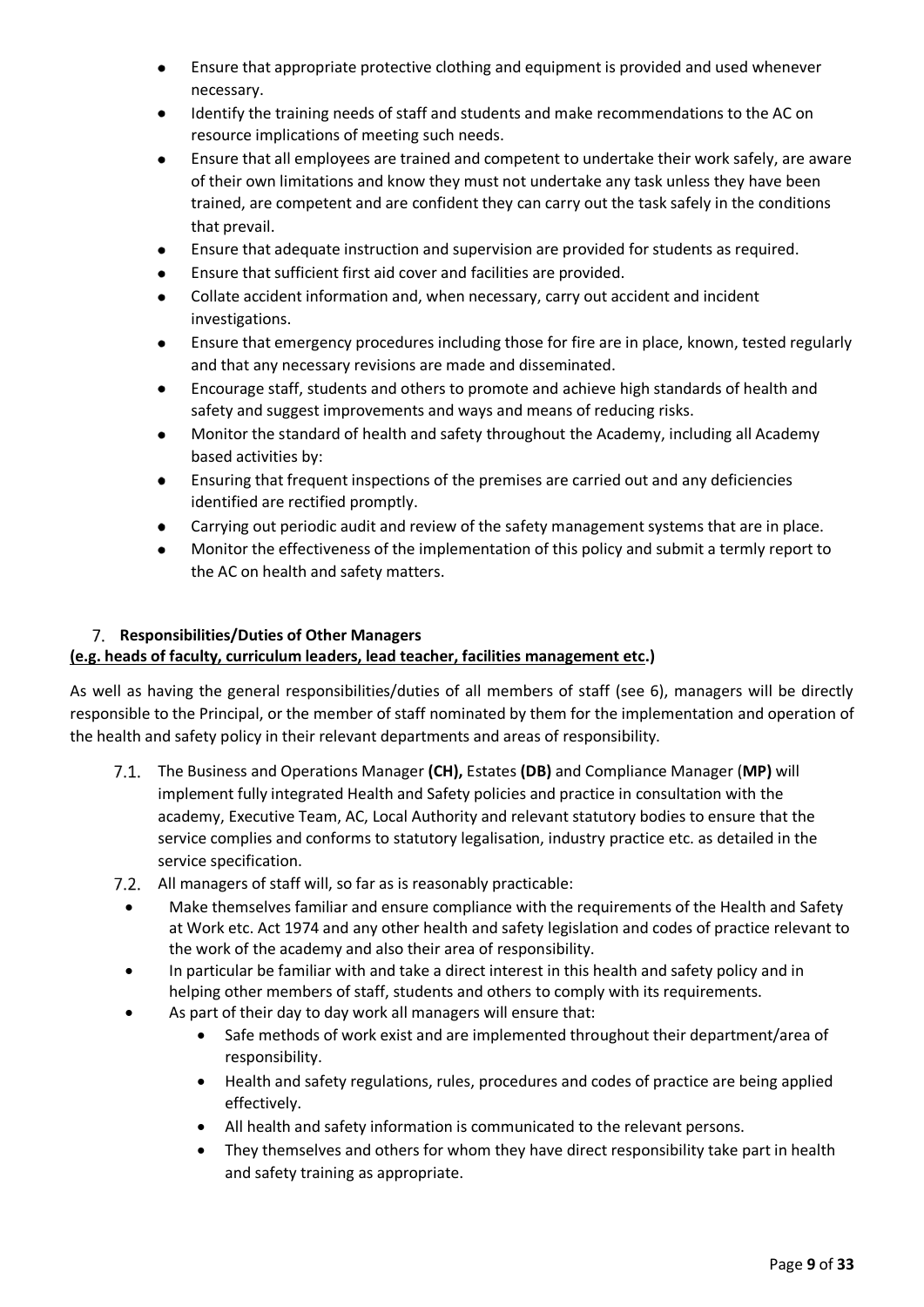- Staff, students and others under their management are instructed in safe working practices and adequate supervision is provided at all times.
- Regular safety inspections are made of their area of responsibility and recorded and corrective action is taken where necessary to ensure the health and safety of staff, students and others.
- They carry out/are aware of hazard identification and risk assessments as appropriate for their area of work.
- All tools, machinery, plant and equipment in the faculty/area in which they work are adequately guarded and are in good and safe working order.
- All reasonably practicable steps are taken to prevent the unauthorised and improper use of all tools, machinery, plant and equipment in the department/area in which they work.
- Appropriate protective clothing and equipment, first-aid and fire appliances are provided and are readily available.
- Toxic, hazardous and highly flammable substances in the faculty area in which they work are the subject of a written risk assessment, and are correctly used, stored and labelled.
- All health and safety signs meet the statutory requirements (e.g. Safety Signs and Signal Regulations) and are displayed in appropriate locations.
- They monitor the standard of health and safety throughout the faculty/area in which they work, encourage staff, students and others to promote and achieve high standards of health and safety and suggest improvements and ways and means of reducing risks.
- <span id="page-9-0"></span>• They report, as appropriate, any health and safety concerns to the Principal, Line Manager or safety representative.

# **Responsibilities/Duties of All Staff**

- $8.1.$ All staff will make themselves familiar and ensure compliance with the requirements of the Health and Safety at Work etc. Act 1974 and any other health and safety legislation and codes of practice relevant to the work of the Academy and also the particular area in which they work. They will, so far as is reasonably practicable:
- $8.2.$ Be familiar with this health and safety policy and all safety arrangements including those for fire, first aid and other emergencies as laid down by the AC.
- $8.3.$ Ensure that health and safety regulations, rules, routines and procedures are being applied effectively.
- 8.4. Carry out/be aware of hazard identification and risk assessments as appropriate for their area of work.
- $8.5.$ Take part in health and safety training as required.
- 8.6. Inform their manager if there is any reason they are unable to perform any task without undue risk (e.g. illness, incapacity, etc.).
- $8.7.$ Only undertake tasks for which they have been trained and are competent or confident of undertaking safely. If they are in any doubt they must seek further advice.
- 8.8. Take reasonable care of their own health and safety and that of any other persons (staff, students, visitors, etc.) who may be affected by their acts or omissions at work.
- 8.9. Co-operate fully, as a legal duty, with their employer on health and safety matters, including following safe systems of work and not interfering with or misusing anything provided for their health, safety or welfare.
- $8.10.$ Ensure that all tools, plant, machinery and equipment are adequately guarded, are in good and safe working order and are not used by unauthorised persons or in an improper manner.
- 8.11. Ensure that toxic, hazardous and highly flammable substances are correctly used, stored and labelled in accordance with their written risk assessment.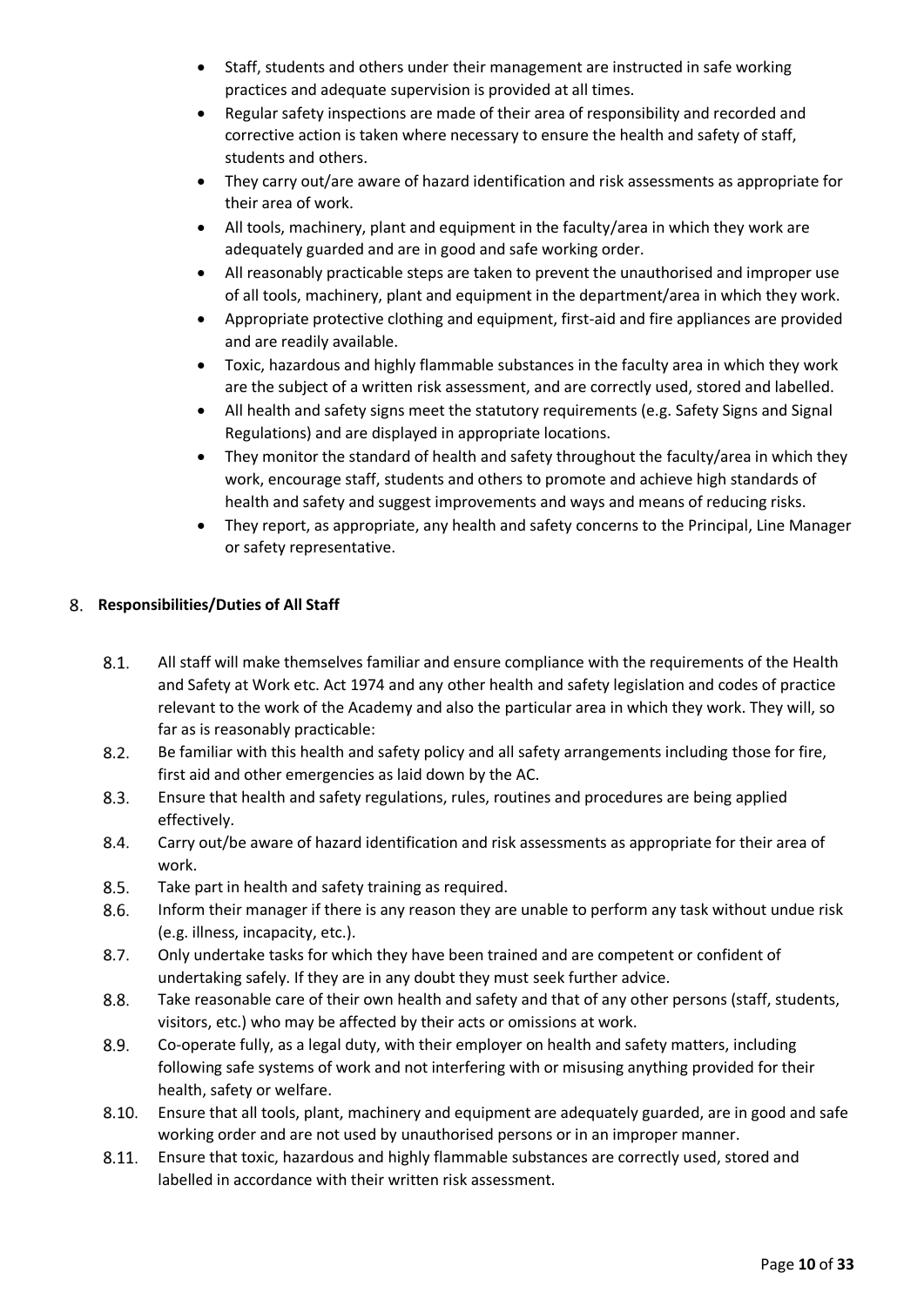- Use the correct equipment and tools for the job and any protective equipment, protective clothing 8.12. or safety devices that may be supplied.
- $8.13.$ Report any defects that they observe in the premises, plant, equipment and facilities and take action to ensure no one is put at risk.
- 8.14. Report all accidents and near misses immediately, whether injury is sustained or not, using the appropriate procedure, and recording these events on an Accident Report form.
- $8.15.$ Report any medical or physical condition which adversely affects their ability to conduct their work in a safe and healthy manner to their line manager.
- 8.16. Where an imminent and significant risk to a person's health or safety exists, the activity being undertaken should be stopped and the line manager must be contacted immediately (as soon as safe to do so).
- $8.17.$ Promote and achieve high standards of health and safety and suggest improvements and ways and means of reducing risks.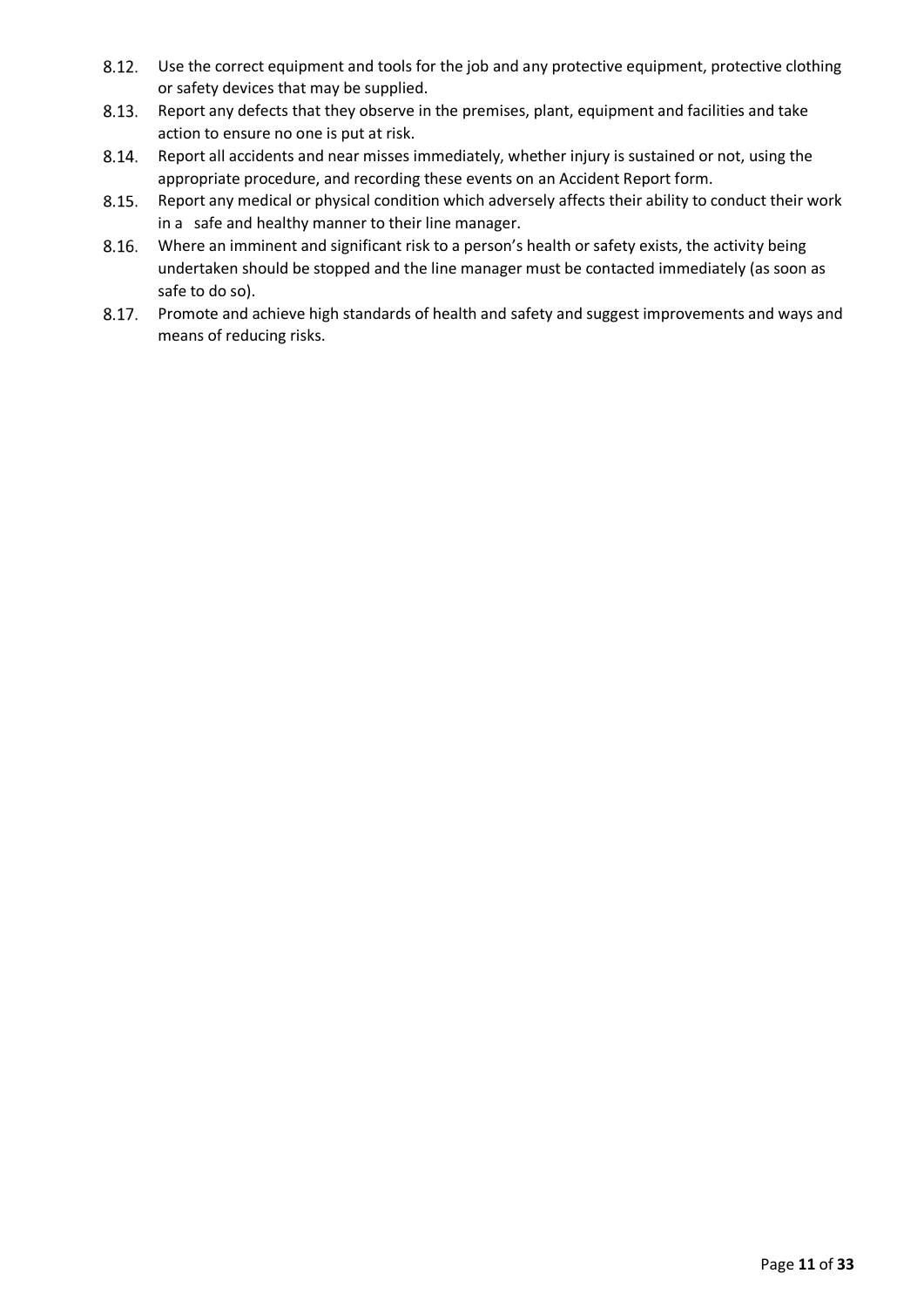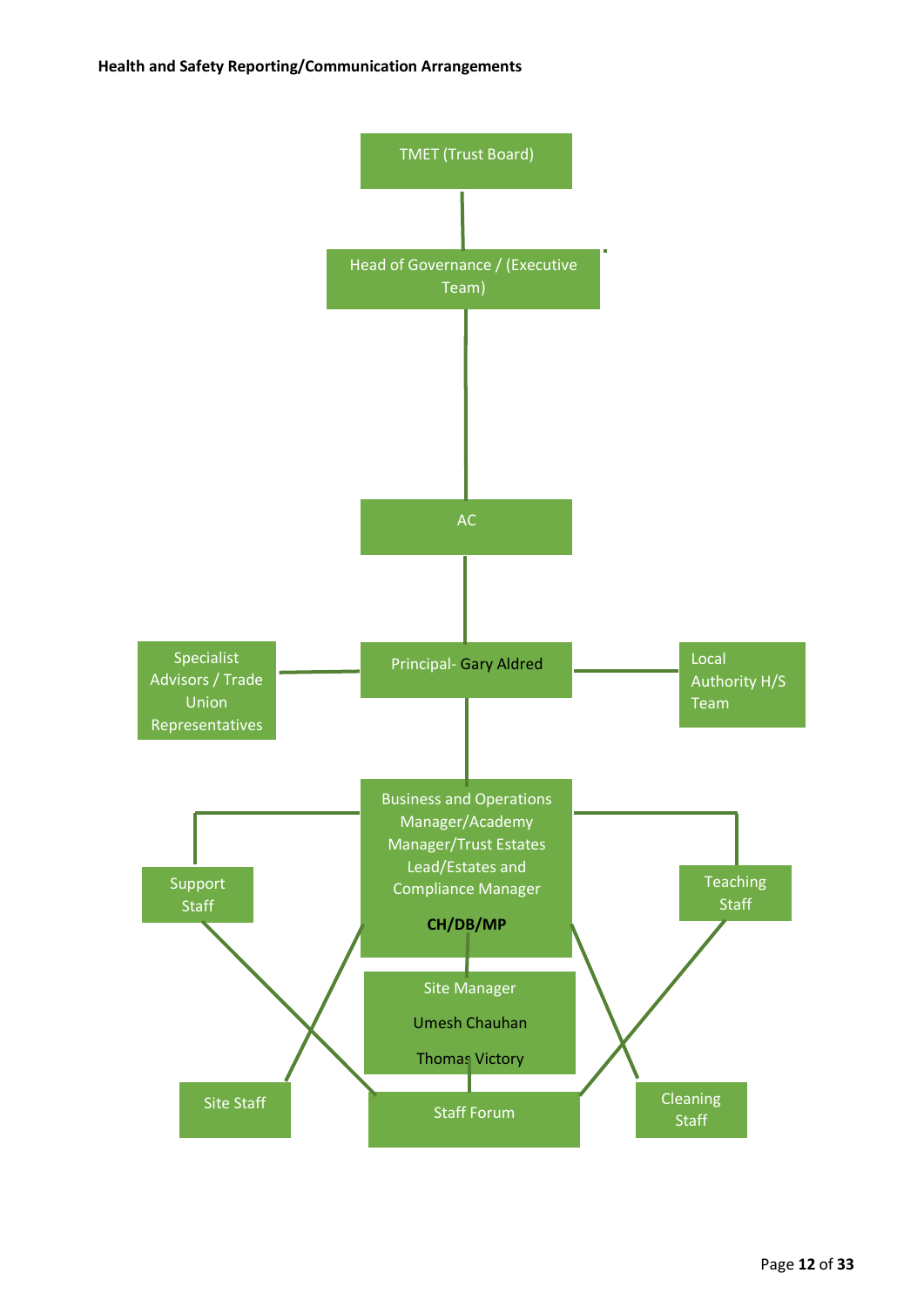# <span id="page-12-0"></span>**Staff Consultative Arrangements**

- $9.1.$ Employers must consult employees on matters that may affect their health and safety. This can be achieved by establishing an Academy staff health and safety forum.
- $9.2.$ The main function of a staff health and safety forum is to consult with employees on health and safety matters that may affect them, formulate and encourage implementation of health and safety arrangements and bring to light deficiencies in health and safety which arise, with a view to resolving them and to review measures taken to ensure the health & safety of employees. This is often done by analysing accident figures, monitoring safety arrangements and making appropriate safety recommendations to the employer.
- $9.3.$ Employees have a legal right to be consulted about health & safety matters and can make significant contributions towards achieving safe conditions at work. The Safety Representatives and Safety Committee Regulations, 1977 state that a 13recognized trade union may appoint safety representatives at a workplace where it has one or more members. Under the Health & Safety at Work etc. Act, an employer has a legal obligation to set up a safety committee if requested to do so by two or more safety representatives.
- 9.4. Representation on this forum will cover all appropriate areas of work or special hazards. As a group, the nominated safety representatives of each accredited trade union or staff association will be entitled to a place on the forum and shall decide amongst themselves which individuals should sit on the committee.
- $9.5.$ The staff health and safety forum will report to the Principal, via the Business Manager/Academy Manager/Trust Estates Lead/Estates and Compliance Manager (**Clare Holland/Dan Bonsall/Milan Premdjy**)

#### 9.6. **Functions of Staff Health and Safety Forum**

- To assist in the development of safety rules and safe systems of work.
- To assist in the identification of hazards.  $\bullet$
- $\bullet$ To receive, monitor and analyse accident statistics and trends and make recommendations for corrective action as appropriate.
- To receive and examine safety audit reports.
- To consider the introduction of new or revised safe systems of work.
- To consider the implications with regard to health and safety of the introduction of new  $\bullet$ technologies into the workplace.
- To instigate and promote health and safety awareness campaigns.
- To assist in checking that the declared health and safety policy is fulfilled.
- To receive and act upon reports from the Health & Safety Executive.
- To consider reports from safety representatives.
- To assist in the identification of safety training requirements.
- To monitor the effectiveness of safety training.

#### 9.7. **Functions of Safety Representatives**

- To attend staff health and safety forum meetings.
- To investigate health and safety complaints by employees.
- To investigate accidents, potential hazards and dangerous occurrences at the workplace.
- To make representatives to the employer on matters arising from the above.
- To carry out regular formal inspections of the workplace and inspections following accidents.
- To represent employees.
- To receive health & safety information from the Principal / TMET/ AC or Local Authority Health and Safety Team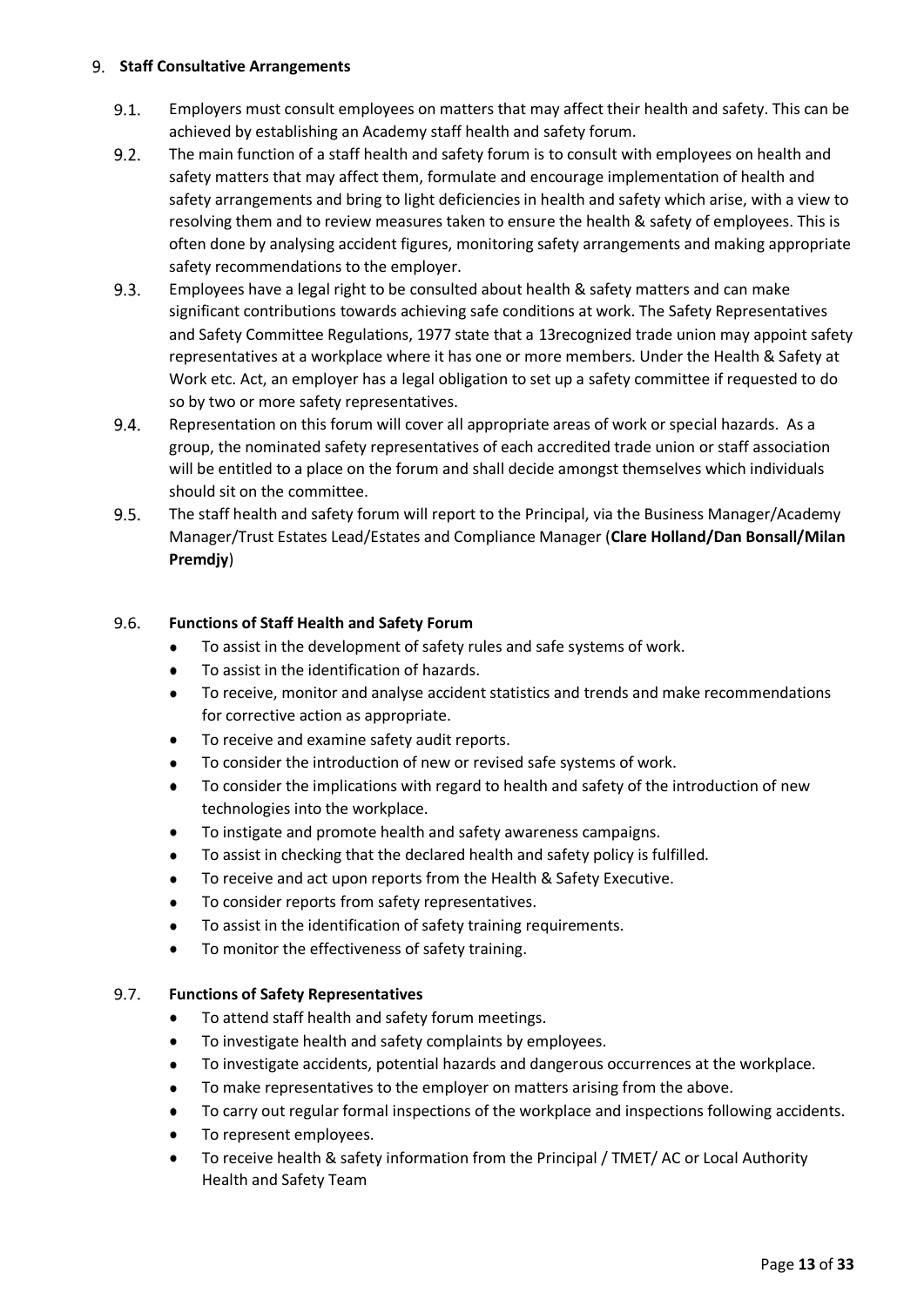#### 9.8. **Information and facilities for Safety Representatives**

Safety representatives are entitled to the following safety information:

- Records of accidents, notifiable diseases and dangerous occurrences.  $\bullet$
- Results of any health & safety tests or measurements in the workplace.  $\bullet$
- Information on articles/ substances used at work.
- Technical information about health & safety hazards.
- Information about proposed changes which may affect health & safety of employees/ students/visitors.

# *Except where:*

*The information is specific to an individual and without their consent. Any disclosure which would, for reasons other than its effect on health, safety or welfare at work, cause substantial injury to the employers undertaking.*

*The information is obtained by the employer for the purpose of bringing, prosecuting or defending any legal proceedings.* 

- $9.9.$ Safety representatives are entitled to reasonable time off work with pay to carry out their duties and for training. Training is not, however the responsibility of the employer but of relevant Unions or Professional Associations.
- $9.10.$ Safety representatives are entitled to reasonable facilities to allow them to carry out their function, including facilities to meet and discuss issues.
- $9.11.$ Safety representatives are allowed to carry out an inspection of the workplace(s) that they represent subject to giving the employer reasonable notice, and providing the last inspection (of that part of the workplace) was not carried out in the previous three months; and may carry out more frequent inspections by agreement with the employer.

# <span id="page-13-0"></span>**Hirers, Contractors and Others**

- $10.1.$ When the premises are used for purposes not under the direction of the Principal then, the principal person in charge of the activities for which the premises are in use will have responsibility for safe practices as indicated in the Responsibilities/Duties of the Principal (See 4).
- $10.2.$ The TMET Executive Team notes its residual responsibility for the control of premises and will take all reasonable steps to ensure that such persons detailed above comply with the terms of this Policy.
- $10.3.$ The Principal or their designated representative will seek to ensure that hirers, contractors and others who use the Academy premises conduct themselves and carry out their operation in such a manner that all statutory and advisory safety requirements are met at all times.
- $10.4.$ When the premises or facilities are being used out of normal Academy hours for an activity then, for the purposes of this policy, the organiser of that activity, even if an employee will be treated as a hirer and comply with the requirements of this section.
- $10.5.$ When the premises are hired to persons outside the 'employ' of the TMET Executive Team, it will be a condition for all hirers and others using the premises or facilities, that they are familiar with this policy, that they comply with all safety directives of the Trust and that they do not, without the prior consent of the Executive Team:
- Introduce equipment for use on the Academy premises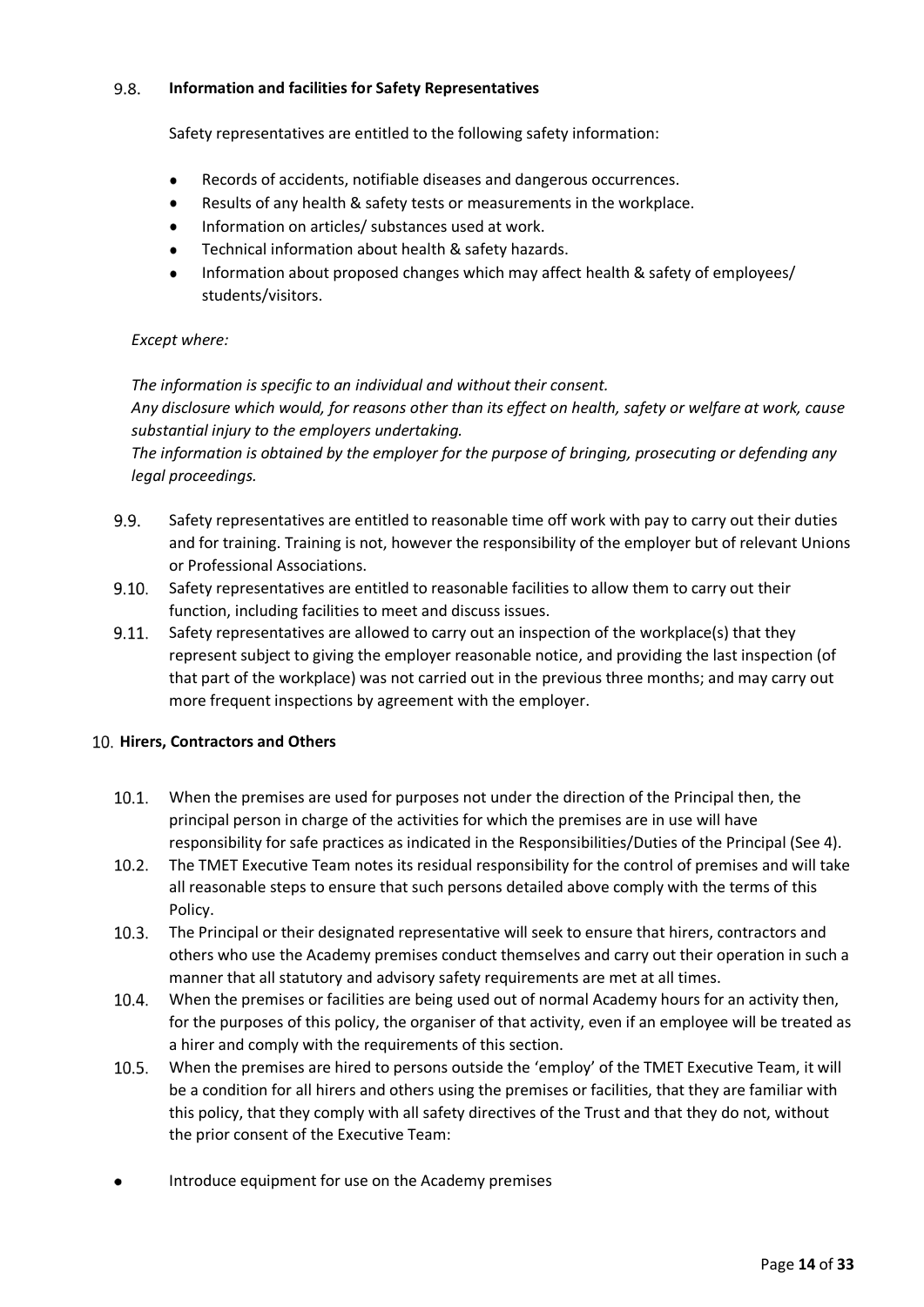- Alter fixed installations
- Remove fire and safety notices or equipment
- Take any action that may create hazards for any persons using the premises

# **Hirers must:**

- Comply with all Academy policies as described in the letting agreement (e.g. in relation to smoking, substance abuse, alcohol, etc.)
- **Not exceed** the capacity figures detailed on any lettings documentation
- 10.6. All contractors who work on the premises are required to ensure safe working practices by their own employees under the provisions of the Health and Safety at Work etc. Act 1974 and must pay due regard to the safety of all persons using the premises in the accordance with this Act.
- $10.7.$ In instances where the contractor creates hazardous conditions and refuses to eliminate them or to take action to make them safe, the Principal or their representative will take such actions as are necessary to prevent persons in his or her care from a risk or injury.
- 10.8. The Principal (Gary Aldred) will draw the attention of all users of the premises (including hirers and contractors) to Section 8 of the Health and Safety at Work etc. Act 1974, which states that no person shall intentionally or recklessly interfere with, or misuse, anything which is provided in the interest of health, safety or welfare in pursuance of any of the relevant statutory provisions.

10.9 Business Manager/Academy Manager/Trust Estates Lead/Estates and Compliance Manager (**Clare Holland/Dan Bonsall/Milan Premdjy**) will ensure that all contractors have the appropriate

qualifications/certification/license required to carry out the particular duty they have been contracted to do.

# <span id="page-14-0"></span>11. Risk Assessment

- 11.1. As Key Manager, the Principal, with the Trust Executive Team, will ensure that regular written risk assessments are undertaken of premises, methods of work and all academy sponsored activities. These must be reviewed following changes in circumstances, personnel or in accordance with agreed timetables. The **academy** requires a regular programme of planned assessments to be completed. In high-risk areas such as laboratories, workshops, gymnasiums, etc., risk assessments for the areas should be reviewed termly. In other activity areas, establishments should review risk assessments on an annual basis.
- $11.2.$ Written risk assessments will identify significant defects and deficiencies together with the necessary remedial action or risk control measures.
- 11.3. The results of all risk assessments will be reported to the **Academy Council and Executive Team. The Executive Team** will prioritise issues and assign resources to undertake remedial/control measures where required.

# <span id="page-14-1"></span>**Emergency Plans**

- 12.1. As Key Manager, the Principal, with the Trust Executive Team, will ensure that an emergency plan is prepared to cover all foreseeable major incidents that could put the occupants or users of the Academy at risk.
- 12.2. In undertaking this work Key Managers will have regard to the **Crisis Line** and **Snow Line** procedures published by the Local Authority.
- 12.3. The academy plan will indicate the actions to be taken in the event of a major incident so that everything possible is done to: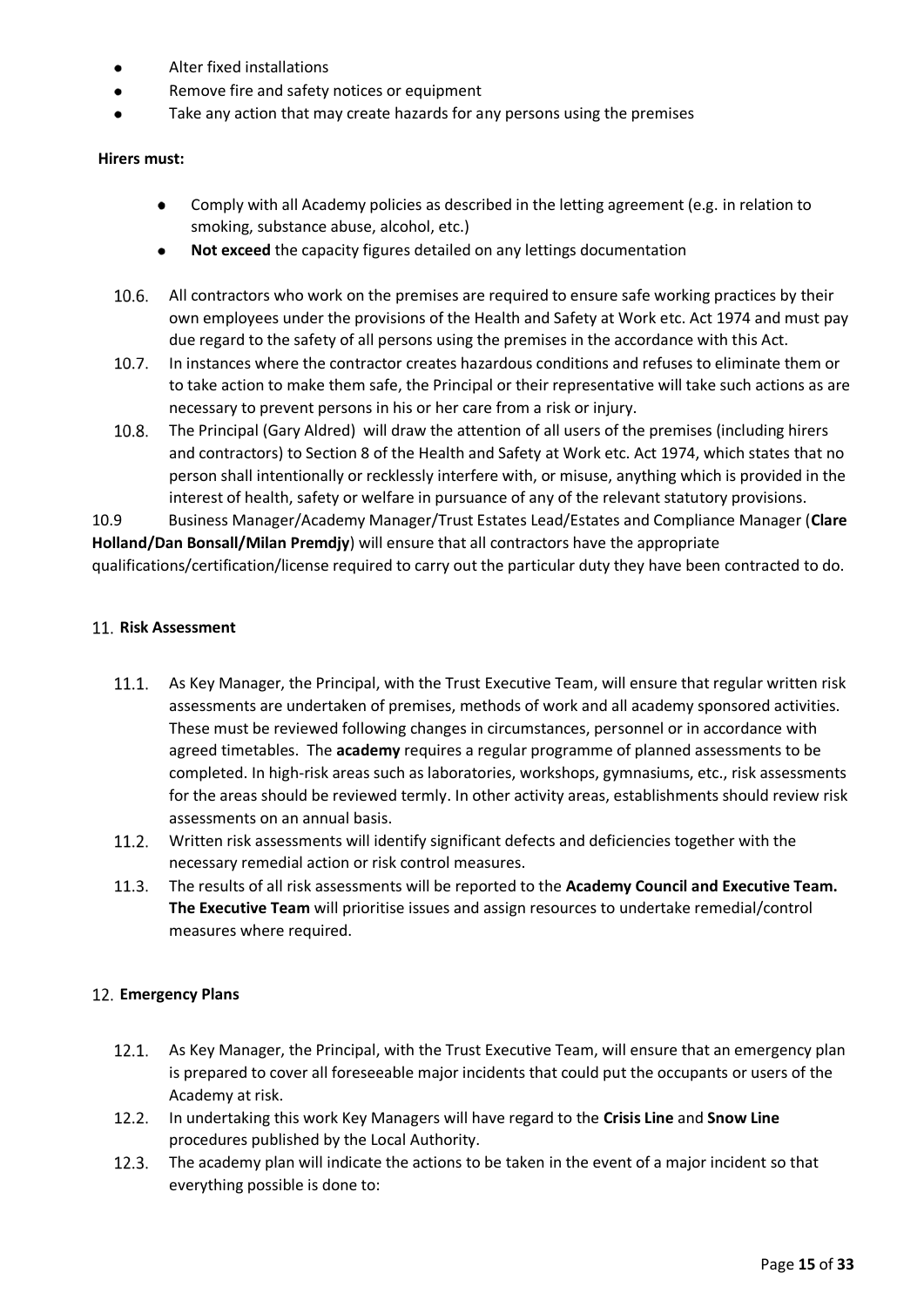- Save lives.
- Prevent injury.
- Minimise loss.

This sequence will determine the priority of local emergency plan responses

- 12.4. The academy emergency plan will include arrangements for:
	- Contacting emergency services.
	- $\bullet$ Informing parents/guardians.
	- Dealing with the media.  $\bullet$
- $12.5.$ The plans will be agreed by the Executive Team and any necessary actions will be rehearsed regularly by staff and students. The results of all such rehearsals will form part of the regular risk assessment review and the outcome reported to the AC and Executive Team.

# <span id="page-15-0"></span>**First Aid**

- $13.1.$ Abbey Mead Primary Academy adopts Leicester City Council's First Aid at Work Management Standard as recommended by the Leicester City Council Health and Safety Team
- $13.2.$ The arrangements for first-aid provision will be adequate to cope with all foreseeable incidents.
- $13.3.$ The number of designated first-aiders will not, at any time, be less than the number required by law. This is determined by risk assessment.
- 13.4. Designated staff will be given such training in first-aid techniques as is required to give them an appropriate level of competence.
- 13.5. Each first-aider will have access to a first aid kit and be responsible for liaising with the Team Leader: Inclusion/First Aider to ensure it is kept fully stocked and up to date. They must take care to ensure that when items are discarded, they are discarded safely.
- 13.6. The Principal is responsible for ensuring that a sufficient back-up stock is held on site.
- 13.7. Notices will be displayed in prominent locations throughout the establishment identifying how to summon first aid in an emergency, who the first aiders are and their contact and location details. All first-aid signs and containers must be identified by a white cross on a green background.
- 13.8. First-aid kits must also be held at various locations throughout the academy as determined by risk assessment. A list of all locations are present by each first aid kit
- $13.9.$ A written record will be kept of all first aid administered either on the academy premises or as part of an academy related activity.
- 13.10. Adequate and appropriate first-aid provision will form part of the arrangements for out of hours activities at the academy for which it is responsible, and also all out of academy activities.
- $13.11.$ There is no mandatory list of items that should be included in a first aid container. The contents will be the HSE suggested minimum, plus items identified during the risk assessment of first-aid needs.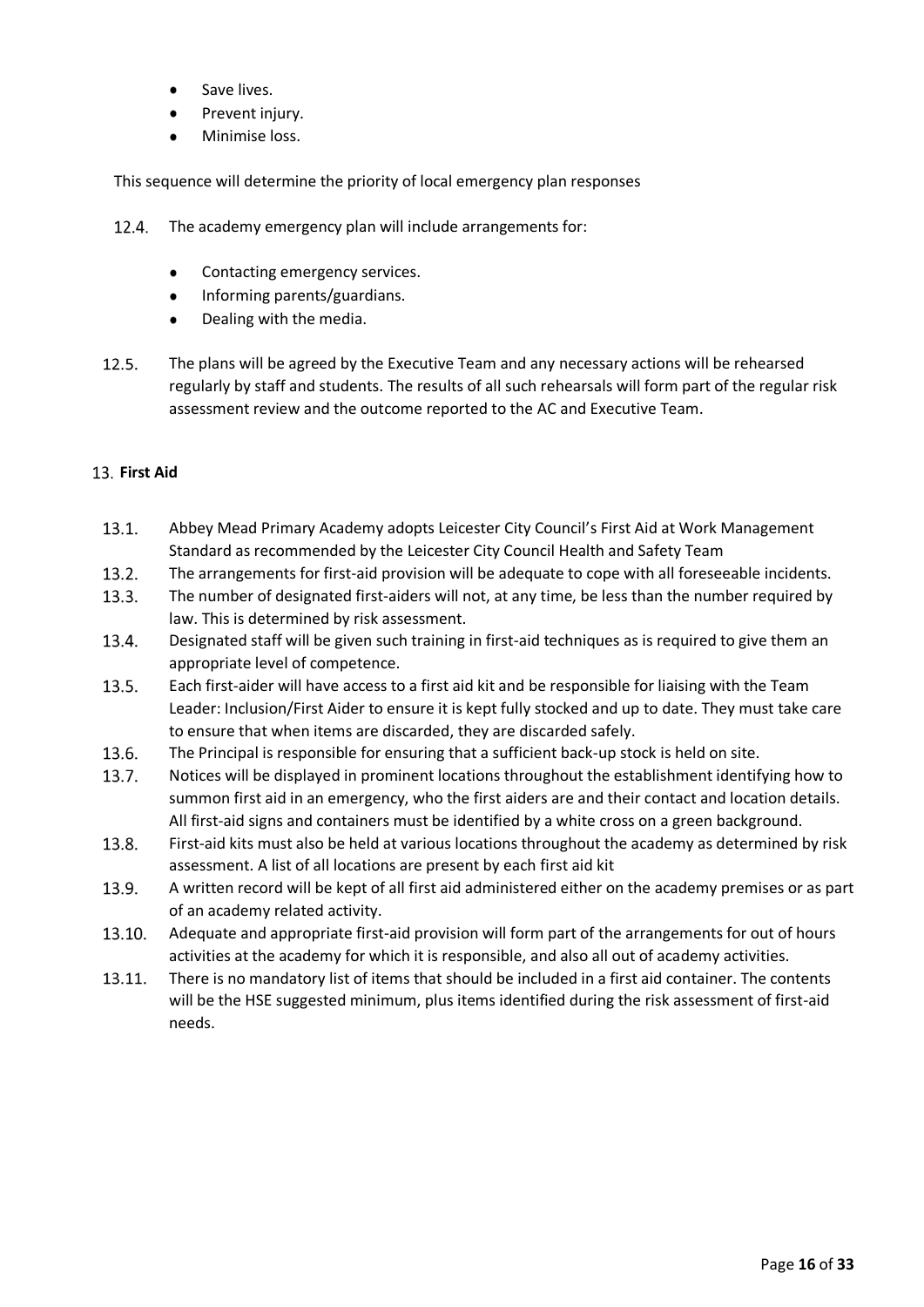

### <span id="page-16-1"></span><span id="page-16-0"></span>**1. Administration of Medicines**

The administration of medicines by staff remains a voluntary activity. Employees who volunteer to assist with any form of medical procedure are acting within the scope of their employment and are indemnified by TMET against any legal action over an allegation of negligence, provided they act responsibly and to the best of their ability within the confines of the current guidance and any specified training that has been provided.

# <span id="page-16-2"></span>**2. Accident and Incident Reporting**

All accidents must be reported immediately to the academy manager - **Clare Holland** and recorded in the Accident Book. Accidents and dangerous occurrences on site must be thoroughly investigated by the **Clare Holland** to establish the cause and any actions required to eliminate or minimise the risk of reoccurrence.

Under the Reporting of Injuries, Diseases and Dangerous Occurrences Regulations 1995 (RIDDOR), reportable accidents and dangerous occurrences must be reported electronically to the Local Authority Health and Safety Team.as soon as possible.

#### <span id="page-16-3"></span>**3. External Trips & Visits**

The Academy follows the Leicester City Council Health and Safety Team advice on Academy trips and visits, as given in Health and Safety Bulletin No. 33. **Jennie Henson, Kathryn Rigby and Humairaa Seedat** have responsibility for this at Abbey Mead.

#### <span id="page-16-4"></span>**4. Lone Working**

Lone working issues will be considered as part of an overall risk assessment of a job role or activity. However, where lone working has not been considered as part of other risk assessments, a specific risk assessment must be carried out. Each Academy should – Risk assess those tasks, document a procedure to state how they will maintain effective supervision for those lone working tasks which should include emergency response arrangements if contact with lone workers is lost. Identify what level of training you require lone workers to have. Identifying equipment that is to be used.

#### <span id="page-16-5"></span>**5. Evacuation of People with Disabilities**

The safe and effective evacuation of staff, students and visitors with disabilities is paramount. Staff and students with disabilities (including temporary ones) are required to be individually risk assessed in order that an appropriate Personal Emergency Evacuation Plan can be in place, detailing arrangements for evacuation and designated refuge places.

General arrangements are in place for visitors with disabilities. These include ensuring that the venue for the meeting is appropriate and that exit routes are easily accessible.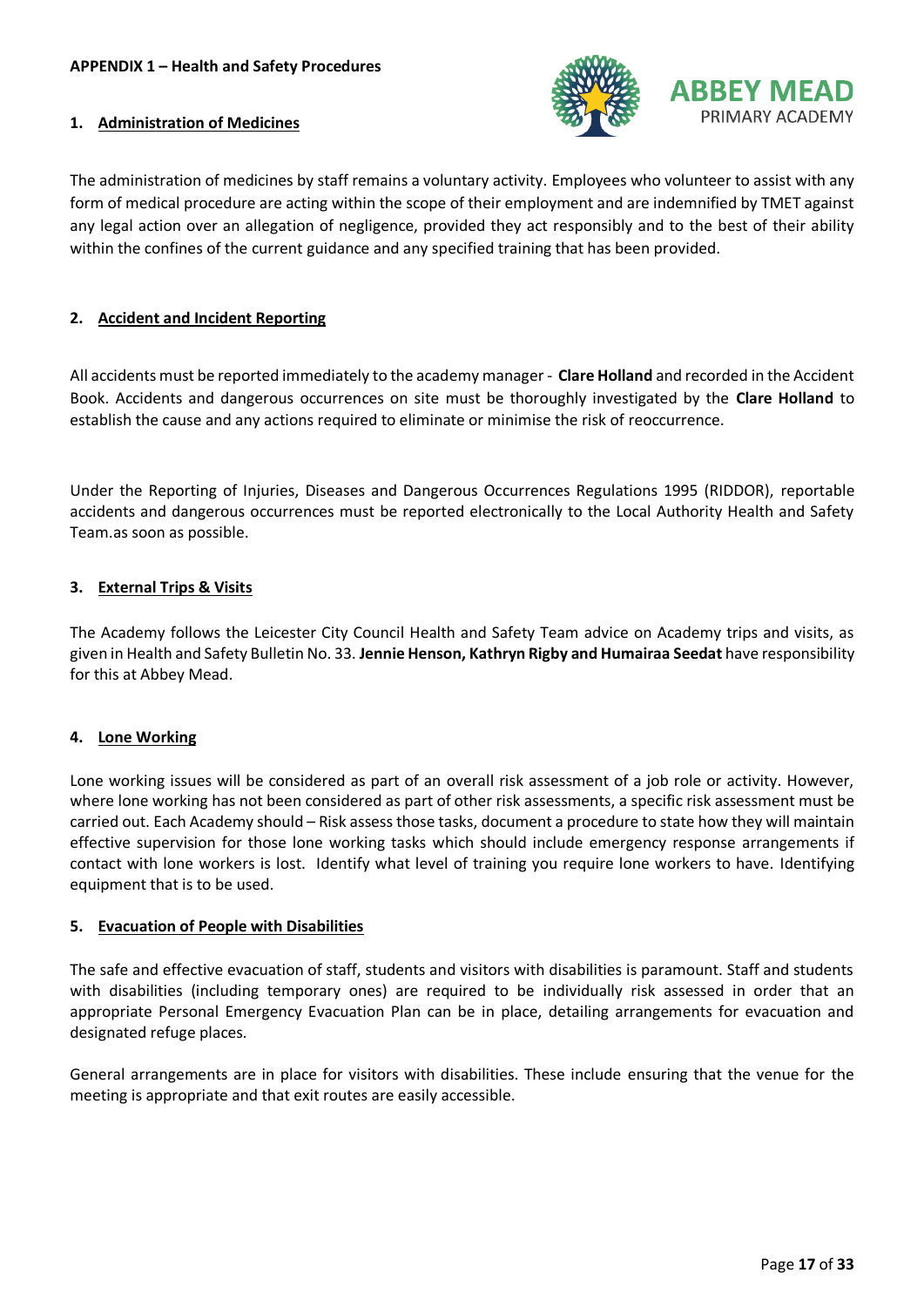## <span id="page-17-0"></span>**6. Working Time**

The Working Time Regulations 1998 state that employees do not have to work more than 48 hours a week on average over a 17-week period. The limit specified shall not apply in relation to an employee who has agreed with his employer in writing that it should not apply in his case, provided that the employer complies with the requirements of the working time regulations. Where appropriate, normal working hours are set out in the employment contract and written statement of employment particulars.

All support staff are encouraged to take their annual leave within the academic year. Senior and teaching staff are encouraged to take sufficient breaks during academy holidays and limit their hours during term time.

#### <span id="page-17-1"></span>**7. Use of Display Screen Equipment and Laptops**

All employees that use display screen equipment who are classified as 'users' must be identified and, where necessary, given suitable and sufficient instruction or training about how to use the workstation safely.

All laptop users are issued with an employee information sheet, giving guidance on set-up, posture, activity breaks etc.

# <span id="page-17-2"></span>8. **Manual Handling**

All manual handling tasks must be identified, logged, risk assessed and reviewed on a regular basis. Staff involved with manual handling tasks as part of their duties will be provided with appropriate training.

# <span id="page-17-3"></span>9. **Control of Substances Hazardous to Health (COSHH)**

We are required to monitor hazardous substances in use in the workplace, assess the risks involved in their use and take any necessary precautions. Any person responsible for purchasing substances must ensure that the supplier provides a safety data sheet detailing any hazards involved in its use and advice on the precautions to be taken. These must be filed with other safety information for immediate access near to their place of use.

The Business Manager/Academy Manager – **Clare Holland** with the support of SLT and the Site Team must ensure that employees are aware of the risks and precautions to be taken and that they comply with them. Substances must be issued in suitably marked containers clearly identifying the contents. All items falling under the COSHH regulations must be stored securely in clearly identified COSHH cabinets.

#### <span id="page-17-4"></span>**10. Security**

The Premises staff will ensure that the site is secure at the end of the day – all doors and windows locked and the alarm set. CCTV cameras monitor the site 24 hours a day, 7 days a week. In addition, a private security firm will attend in the event of an alarm activation.

The Principal acknowledges their duty of care to all visitors and users of the Academy including those letting the premises and will make every reasonable effort to ensure that visitors are aware of the Academy's health and safety procedures.

All visitors are asked to report to Reception where they are asked to sign in. On signing in, the Academy's visitor's policy is displayed that includes health and safety instructions. On signing in, the Academy's visitor policy will be displayed that includes health and safety instructions. Visitors will then be issued with a pass for identification. Staff must also sign in and out at **all** times, including holiday periods.

#### <span id="page-17-5"></span>**11. On-site Vehicle Movements**

Vehicle movements (contractors, deliveries etc.) on-site are restricted where possible to outside of academy hours. Where this is not possible, break and lunch-times are avoided in order to minimize the risk to staff and students.

There are separate, pedestrian access points for students.

#### <span id="page-17-6"></span>**12. Maintenance**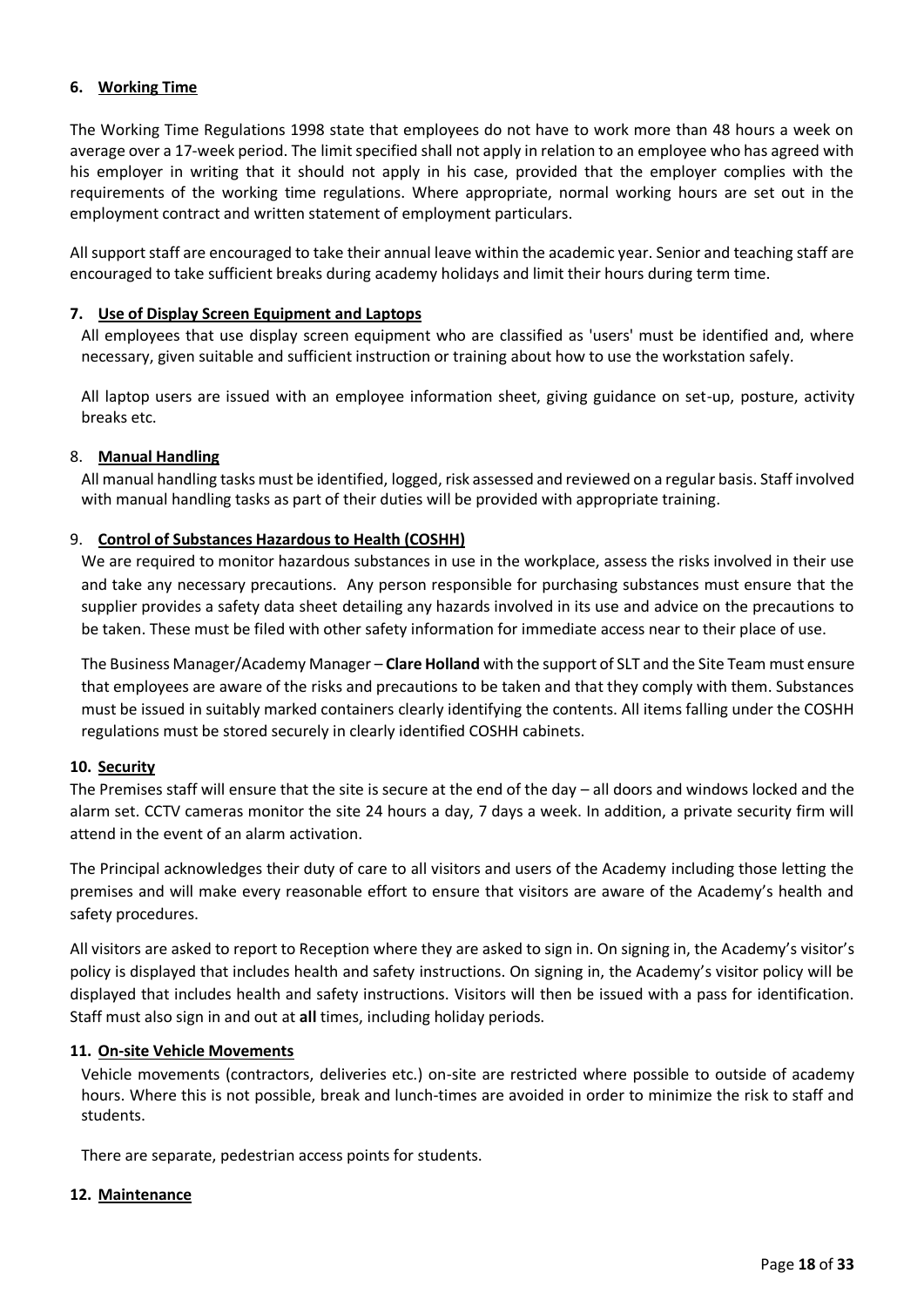The fabric of the academy is maintained on a regular basis and logs of the work carried out are kept in accordance with academy guidelines. Arrangements are in place to ensure that all statutory inspections and tests that are required explicitly by legislation are carried out at the correct intervals. These are monitored by the the Business Manager/Academy Manager – **Clare Holland** with support when required from The Trust Operations and included in the Health & Safety annual audit. A table of compliance checks can be found in Appendix 2.

# <span id="page-18-0"></span>**13. Asbestos**

There is asbestos on Abbey Mead Primary Academy site, See LAMP. That being said, as long as asbestos is in good condition **and** is not going to be disturbed or damaged, there is no risk to health. However, if it is disturbed or damaged it can become a risk as asbestos fibres are released into the air and people can breathe them in.

The site manager(s) must ensure that the Asbestos Management Survey is accessible to employees and contractors. Where practicable, all asbestos is labelled and monitored on a regular basis. Opportunities for vandalism or unauthorised tampering are thereby kept to a minimum.

#### <span id="page-18-1"></span>**14. Health Surveillance**

All employees are required to complete pre-employment health questionnaires, which are forwarded to the occupational health provider. The academy is then provided with any appropriate advice regarding working conditions etc.

Management referrals can also be made where there is cause for concern about an employee's physical and/or mental health and there is a potential impact on the normal working routine. Reasonable adjustments will be made by the academy where practicable in order to accommodate employees.

Annual Health Surveillance Questionnaires are completed by staff working in areas where they may be exposed to occupational asthma/respiratory sensitisation, occupational dermatitis or excessive sound levels. These are reviewed to ascertain whether any further action is required.

#### <span id="page-18-2"></span>**15. Smoking**

Smoking is not permitted anywhere on the academy premises.

#### <span id="page-18-3"></span>**16. Cleaning**

A cleaning schedule is in place and monitored on a regular basis by the **Umesh Chauhan/ Thomas Victory.**. Any issues regarding cleanliness should be reported to the Premises staff in the usual manner. These will be logged and addressed appropriately.

#### <span id="page-18-4"></span>**17. Violence, Aggression and Abuse**

The academy is committed to providing a safe and healthy workplace including the protection of staff from violence, aggression and abuse as far as it is able.

Staff shall report all incidents to the Principal. These matters are taken very seriously, and any evidence of a serious problem will result in a review. All incidents will be recorded using the SO2 Incident Reporting Form along with measures taken by the Academy to prevent, minimise and control the risk of violence.

#### <span id="page-18-5"></span>**18. Incidents offsite**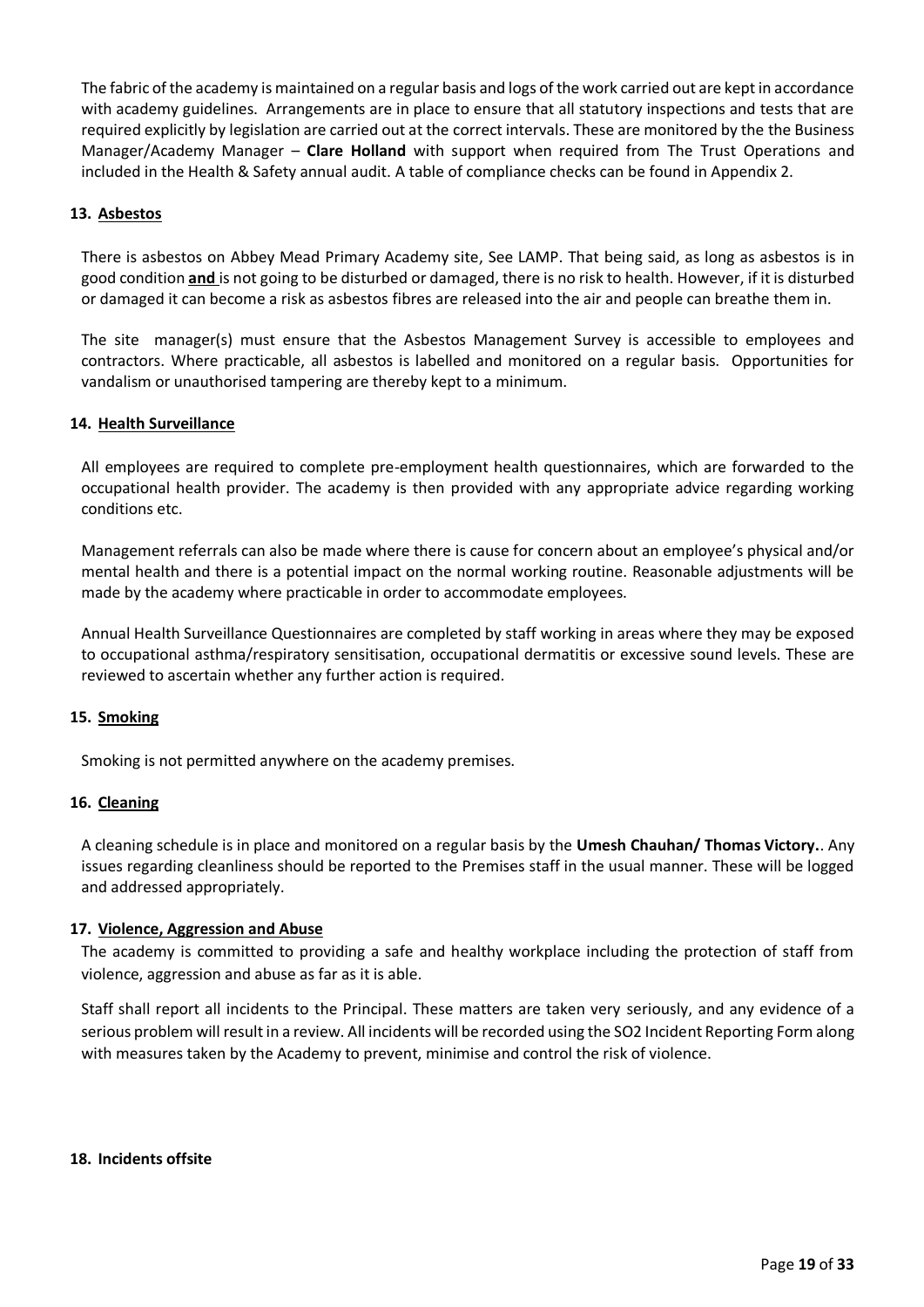There may be occasions when staff are made aware of an incident off site before/after school in the close proximity of the school. Staff should discuss the issue and decide whether to escalate to the police or not. Staff are not expected to intervene but have a duty of care to act and make decisions on information received from children. Staff may go and observe what is happening but should be mindful of their own safety, however, if they feel young people are at risk they should notify the police immediately. Any consequences arising from inappropriate behaviour off site will be discussed at Senior Leadership level and parents may be notified.

# <span id="page-19-0"></span>**19. Hygiene and Infection control**

The academy accepts that to ensure the control of infection from our students to others, there needs to be a written statement of procedure to follow if a student should accidently wet or soil themselves or is sick or bleeds whilst in the care of the academy. These same procedures will also apply when dealing with continence incidents.

- Appropriately trained staff will maintain the dignity of the student as much as possible whilst accompanying them to a suitable and private place to clean themselves. If this is not practicable then to isolate the student from the gaze of others whilst attending to their needs.
- Wear disposable gloves and aprons while dealing with the incident
- Ensure soiled nappies are double wrapped or placed in a hygienic disposal unit if the number produced each week exceeds that allowed by Health and Safety Executive's limit.
- Ensure that soiled clothing is double wrapped and laundered or stored temporarily until laundered/handed to carers such that contamination cannot occur
- Ensure the Hygiene Room is cleaned after use
- Ensure that hot water and liquid soap is available to wash hands as soon as the task is completed
- Ensure that a hot air drier or paper towels are available for drying hands.

# <span id="page-19-1"></span>**20. Electrical Safety**

- No personal electrical items may be brought into school by any person for any reason unless authorised by the health and safety lead who will ensure the appliance is safe and has been PAT tested.
- Appropriate maintenance must be carried out for any non-portable appliances.
- Any faulty electrical equipment maintenance can only be carried out by a competent or qualified individual.
- All faulty electrical equipment should be disposed of according to the user manual and removed from the school's asset list.
- Good electrical practice should always be adhered to ensure the following:
	- o Daisy chaining of extension leads
	- o Over loading of sockets
	- o Fully uncoiling of extension leads
	- o Ensuring safe route of cables

# <span id="page-19-2"></span>**21. Working at heights**

<span id="page-19-3"></span>All working at height activities will be **assessed** and a risk assessment will be in place for these activities. All ladders will be inspected each month and a inspection record kept.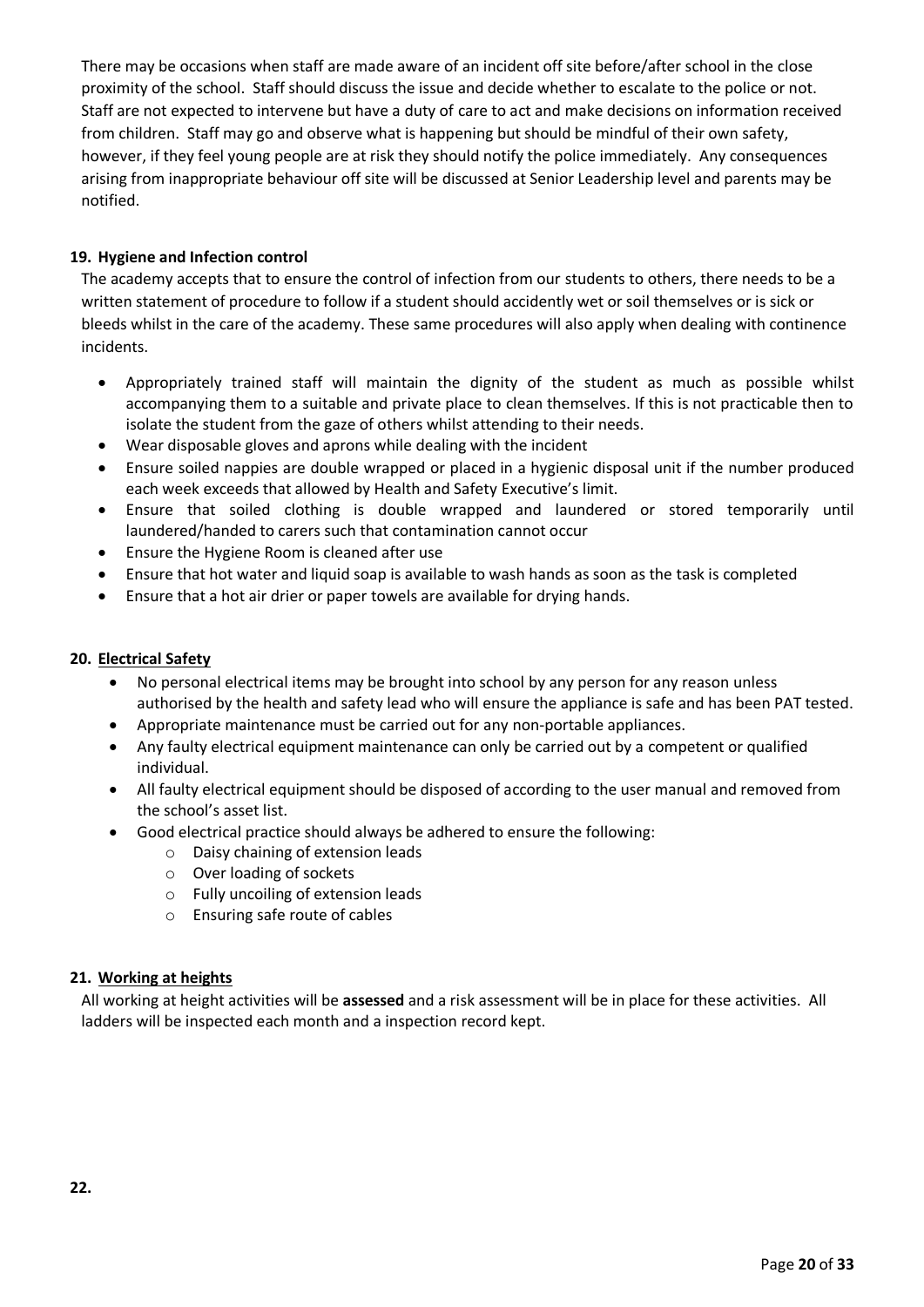# **23. Guidance of using minibus**

Abbey Mead does not own or operate a mini bus.

#### **If the vehicle has between 9 and 16 passenger seats the below must be met**

#### **Who can drive a minibus?**

All drivers must be:

- Employed by the school/trust
- Over the age of 21
- Must hold a current D1 on their licence
- Must have up to date CPC
- All drivers aged between 45 & 64 will be required to undergo health screening with OHP every 5 years.
- All drivers aged between 65 & 69 will need to undergo health screening annually

#### **What checks are needed by each school?**

- All drivers must have their driving licence checked annually
- If a driver is over the age of 60, a medical report must be carried out annually
- Weekly checks of the school bus by a competent person
- Section 19 permit
- 10 weekly checks by a competent person/garage
- Annual service & MOT of each bus by a garage
- Each journey, a visual check should be completed by the driver and recorded. Mileage must also be recorded. The driver's responsibility to ensure a first aid kit is collected or present for each journey.
- A fire extinguisher must be on the bus.
- A risk assessment is in place for the use of the minibus
- All trips must be recorded on Evolve.

#### **If the vehicle has between 4 and 8 passenger seats the below must be met**

#### **Who can drive a minibus?**

All drivers must be:

- Employed by the school/trust
- Over the age of 21
- Must hold a current UK driving licence
- Must have completed a drivers competency test every 4 years
- All drivers aged between 45 & 64 will be required to undergo health screening with OHP every 5 years.
- All drivers aged between 65 & 69 will need to undergo health screening annually

#### **What checks are needed by each school?**

- All drivers must have their driving licence checked annually
- If a driver is over the age of 45, a medical report must be carried out annually
- Weekly checks of the school bus by a competent person
- 10 weekly checks by a competent person/garage
- Annual service & MOT of each bus by a garage
- Each journey, a visual check should be completed by the driver and recorded. Mileage must also be recorded. The driver's responsibility to ensure a first aid kit is collected or present for each journey.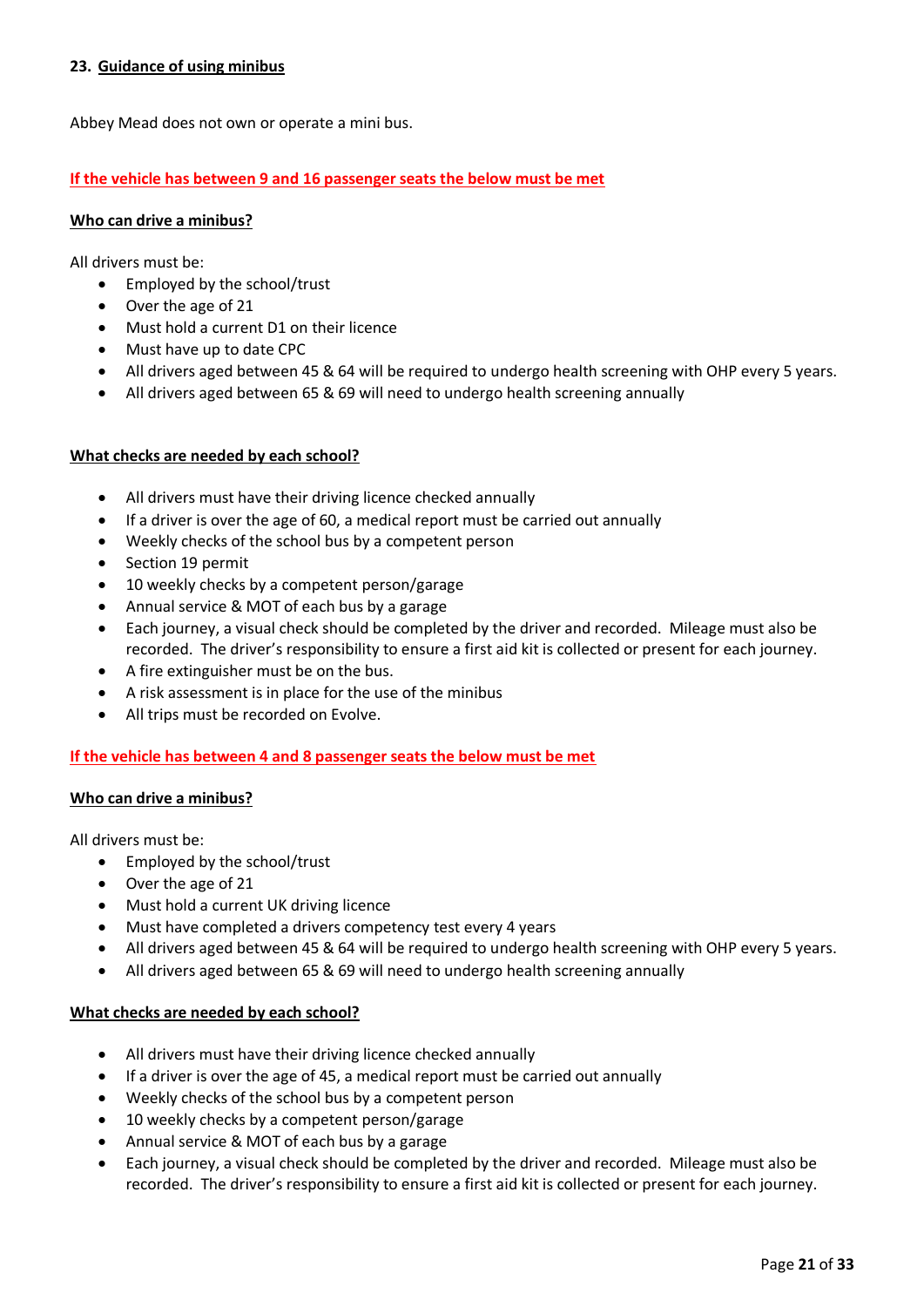- A fire extinguisher must be on the bus.
- A risk assessment is in place for the use of the minibus
- All trips must be recorded on Evolve.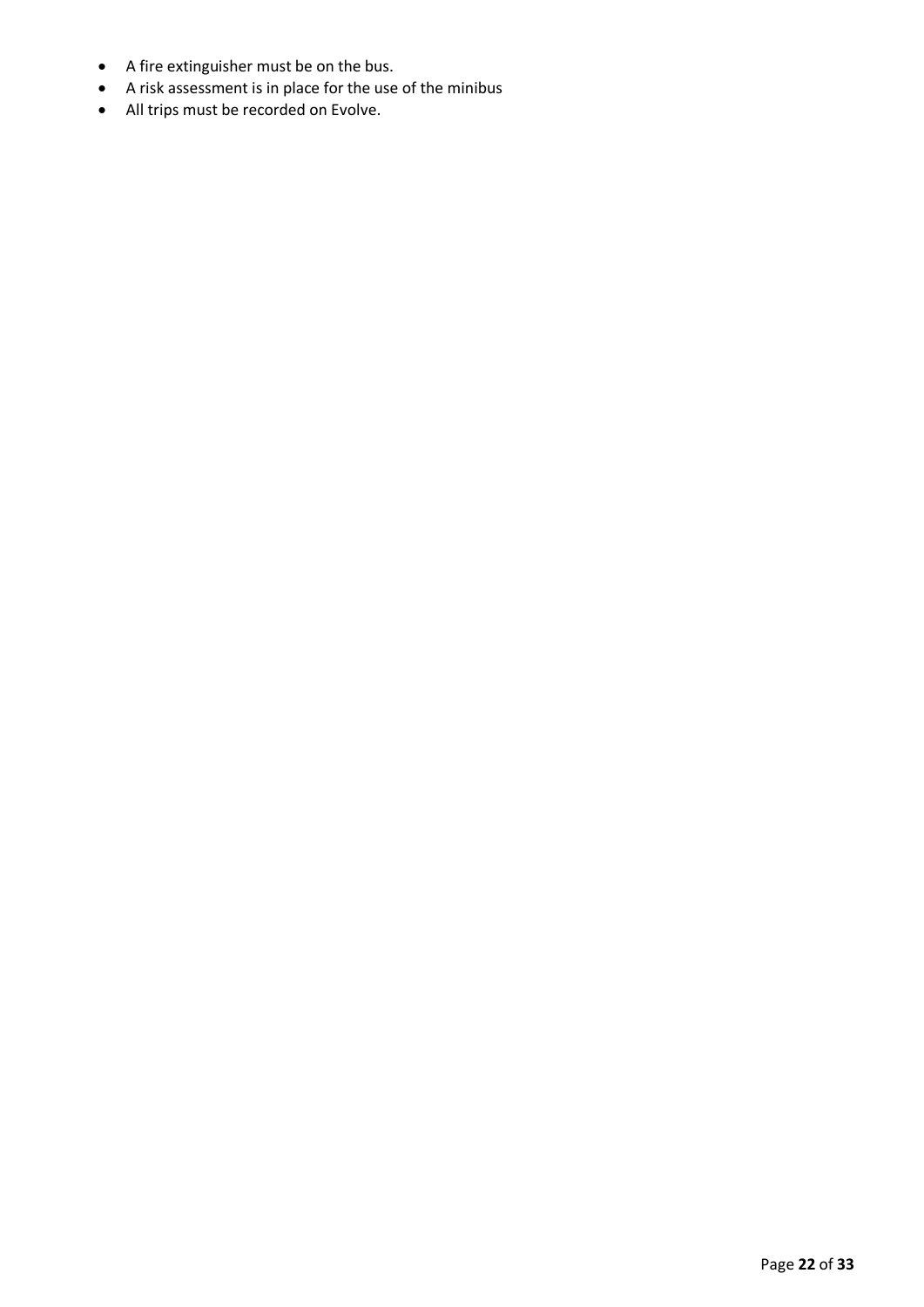# **Appendix 2 – Compliance checks and monitoring**

| <b>Topic</b>                                             | <b>Service Requirement</b> | Statutory/<br>Recommended/<br><b>Best Practice</b> | <b>Frequency/Regularity</b>                                                     | <b>Links to Other</b><br><b>Information/Documents</b>                                                                       | <b>Relevant Legislation/British</b><br><b>Standard/Approved Code</b><br>of Practice                                    |
|----------------------------------------------------------|----------------------------|----------------------------------------------------|---------------------------------------------------------------------------------|-----------------------------------------------------------------------------------------------------------------------------|------------------------------------------------------------------------------------------------------------------------|
| Air conditioning<br>systems                              | Inspection & service       | Statutory                                          | 6 months                                                                        | The Energy Performance<br>of Buildings (Certificates<br>and Inspections) (England<br>and Wales) Regulations<br>2007 No. 991 | Under The Energy Performance<br>of Buildings (Certificates and<br>Inspections) (England and<br>Wales) Regulations 2007 |
| points<br>Anchor<br>and fall arrest<br>systems           | Inspection and testing     | Statutory                                          | six monthly and<br>annual depending<br>upon system installed                    |                                                                                                                             | Personal Protective Equipment<br>Regulations 1992 (as amended)<br>The Work at Height Regulations<br>2005               |
| Asbestos register                                        | Risk assessment            | Statutory                                          | When circumstances dictate<br>e.g. if changes to the<br>premises have been made |                                                                                                                             | Control of Asbestos Regulations 2012<br>- Management Survey<br>- Refurbishment/Demolition Survey                       |
| Automatic doors                                          | Inspection & service       | Statutory                                          | 6 months                                                                        | www.hse.gov.uk/work<br>- equipment-<br>machinery/powered-<br>gates/<br>responsibilities.htm                                 | Workplace (Health, Safety<br>and Welfare) Regulations<br>1992.<br>BS EN 16005:2012                                     |
| Car parking<br>and vehicle/<br>pedestrian<br>segregation | Risk assessment            | statutory                                          | Reviewed annually or when<br>change in circumstance or use                      |                                                                                                                             | The<br>Workplace<br>(Health,<br>Welfare)<br>Safety<br>and<br>Regulations 1992 (regulation<br>17)                       |
| CCTV monitoring                                          | Procedures to follow       | Statutory                                          | On going                                                                        | https://ico.org.uk/                                                                                                         | The Data Protection Act 2018                                                                                           |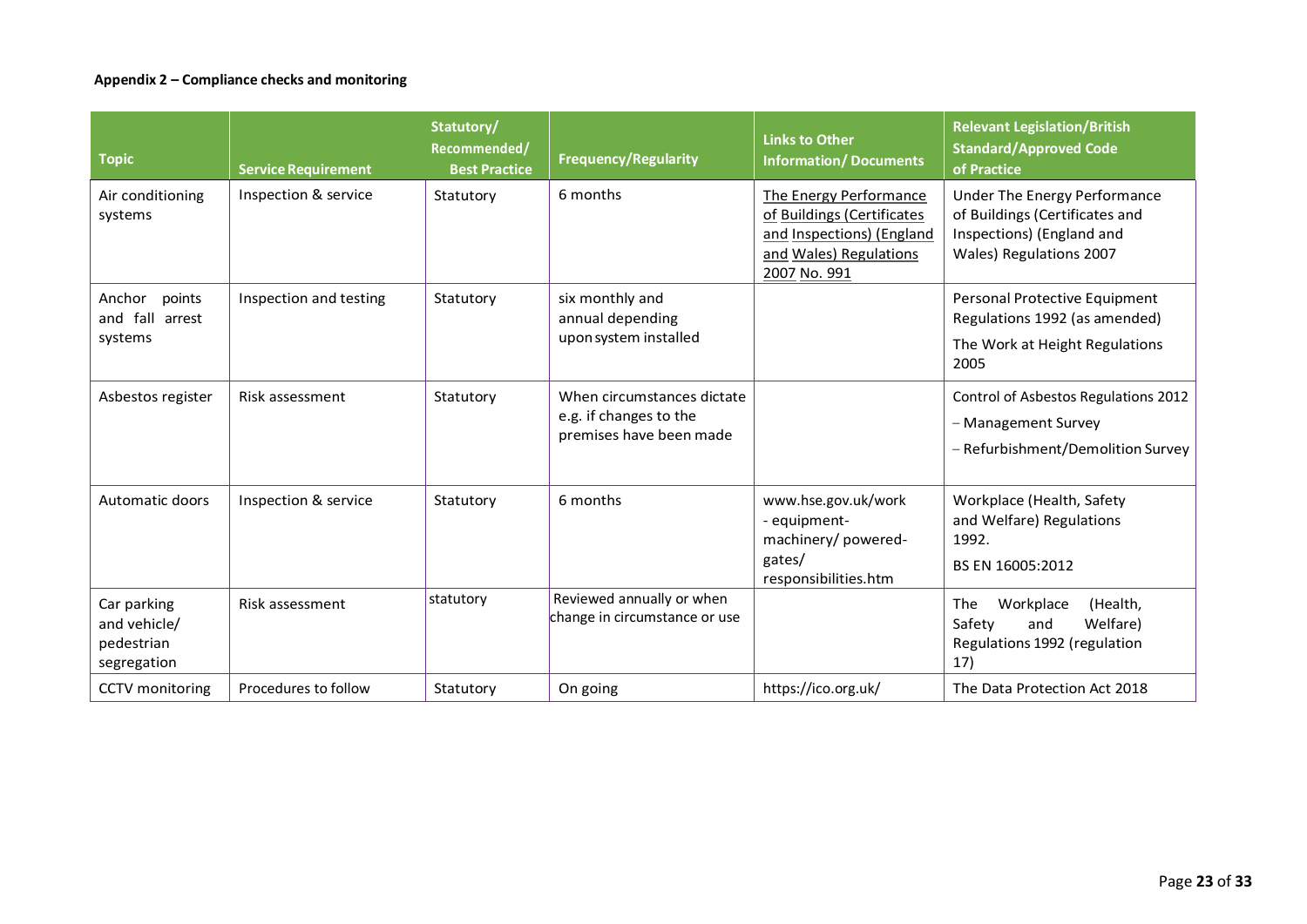| <b>Topic</b>                                                                  | <b>Service Requirement</b>                                                  | Statutory/<br>Recommended/<br><b>Best Practice</b> | <b>Frequency/Regularity</b>                                                                                       | <b>Links to Other</b><br><b>Information/Documents</b>                                                                             | <b>Relevant Legislation/British</b><br><b>Standard/Approved Code</b><br>of Practice        |
|-------------------------------------------------------------------------------|-----------------------------------------------------------------------------|----------------------------------------------------|-------------------------------------------------------------------------------------------------------------------|-----------------------------------------------------------------------------------------------------------------------------------|--------------------------------------------------------------------------------------------|
| Clinical waste                                                                | Procedures to follow                                                        | Statutory                                          | On going                                                                                                          |                                                                                                                                   | The Hazardous<br><b>Waste Regulations</b><br>2012                                          |
| Compulsory<br>display of<br>notices                                           | Checks made to ensure<br>correct and up to date<br>information is displayed | Statutory                                          | Regular checks to ensure<br>information is still on display<br>and is current                                     |                                                                                                                                   | Various                                                                                    |
| Construction<br>(Design and<br>Management)<br>Regulations 2007                | On letting of a construction<br>project                                     | Statutory                                          | As required - on letting of a<br>construction project                                                             | www.hse.gov.uk                                                                                                                    | Construction (Design and<br>Management) Regulations<br>2015                                |
| Contractor<br>qualification<br>check                                          | Checks made on<br>contractor's qualifications<br>i.e. NICEIC, ECA           | Statutory or<br>Good<br>Practice                   | On appointment of contractor                                                                                      | See also sections on<br>Gas Safety<br>Regulations and<br><b>Electricity at Work</b><br>Regulations                                |                                                                                            |
| Control of<br>substances<br>hazardous to<br>health (COSHH)<br>risk assessment | Check on storage and<br>use of hazardous<br>materials                       | Statutory                                          | Annual (best practice)                                                                                            | HSE - COSHH A Brief Guide<br>to the Regulations<br><b>COSHH Approved Code</b><br>of Practice (NB this is a<br>priced publication) | The Control of Substance<br>Hazardous to Health Regulations<br>2002<br>(as amended)        |
| Duct hygiene<br>(extraction,<br>kitchen<br>extraction,<br>AHU's)              | Inspection and testing                                                      | statutory                                          | Annual inspection and<br>testing<br>- thorough cleaning routine<br>determined from testing/<br>inspection results |                                                                                                                                   | Workplace (Health, Safety and<br>Welfare Regulations) 1992 and<br><b>COSHH LEV Testing</b> |
| <b>Electrical - PAT</b>                                                       | Portable appliance testing                                                  | Statutory                                          | Variable but good practice to<br>blanket test all devices<br>annually                                             | The Provision and Use<br>of Work Equipment<br>Regulations 1998                                                                    | The Provision and Use of<br><b>Work Equipment Regulations</b><br>1998 (PUWER)              |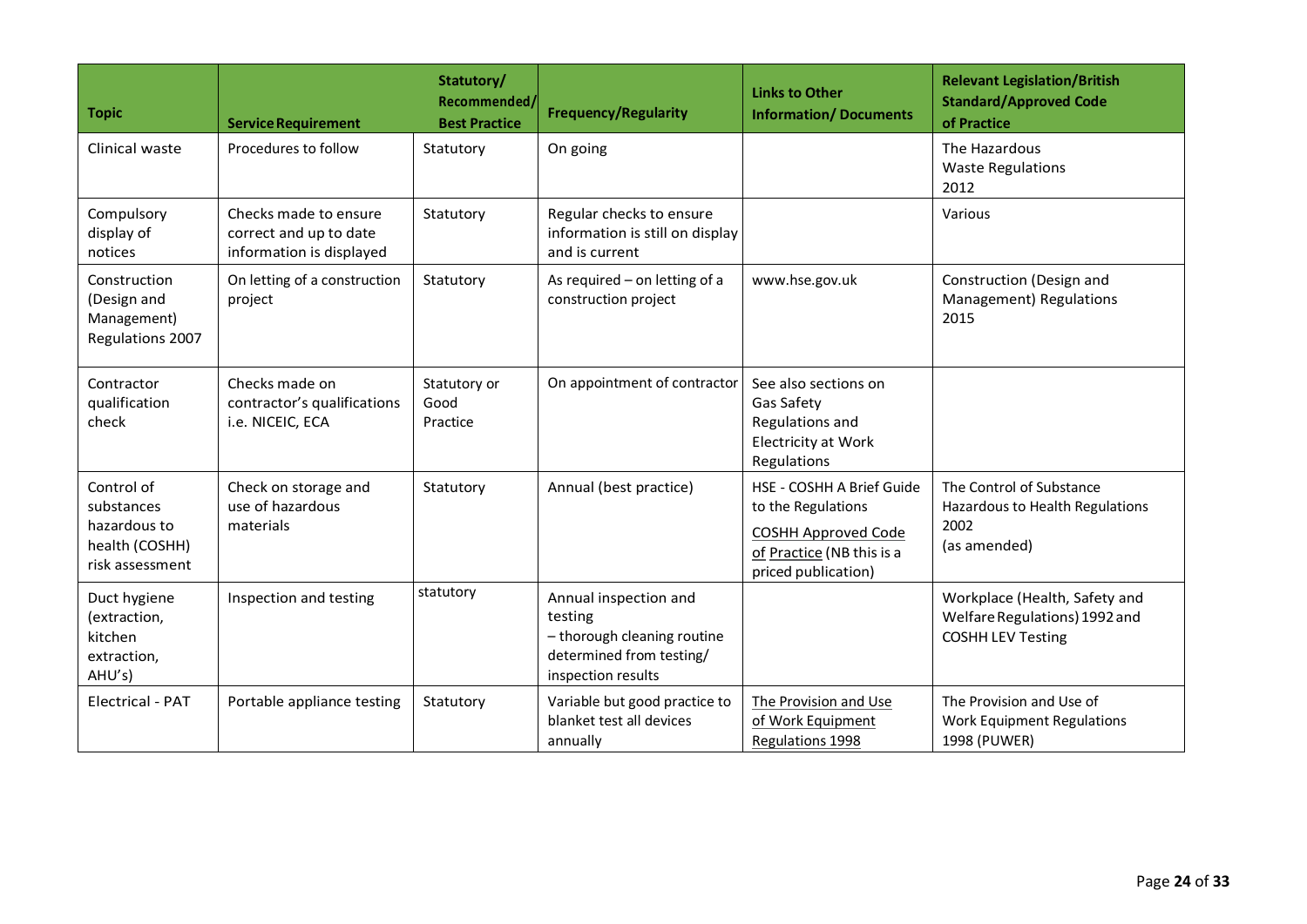| <b>Topic</b>                                      | <b>Service Requirement</b>                                                                                        | Statutory/<br>Recommended/<br><b>Best Practice</b> | <b>Frequency/Regularity</b>                                                                                                     | <b>Links to Other</b><br><b>Information/Documents</b>                                                                                           | <b>Relevant Legislation/British</b><br><b>Standard/Approved Code</b><br>of Practice       |
|---------------------------------------------------|-------------------------------------------------------------------------------------------------------------------|----------------------------------------------------|---------------------------------------------------------------------------------------------------------------------------------|-------------------------------------------------------------------------------------------------------------------------------------------------|-------------------------------------------------------------------------------------------|
| Electrical - fixed<br>electrical<br>installations | Schematic of supply route<br>and primary distribution                                                             | Best practice                                      | Annual update                                                                                                                   | Simple precautions -<br>Work on electrical<br>equipment machinery or<br>installations                                                           | <b>Electricity at Work Regulations</b><br>1989 and BS 7671 IEE Wiring<br>Regulations      |
|                                                   | Inspection of fixed wiring<br>and all distribution boards<br>and safety devices                                   | Highly<br>recommende<br>d                          | Annual                                                                                                                          | The Electricity at Work<br>Regulations 1989<br><b>Electrical Safety Council's</b><br>Best Practice Guide on<br>Periodic Inspection<br>Reporting | <b>Electricity at Work Regulations</b><br>1989 and BS 7671 IEE Wiring<br>Regulations      |
|                                                   | Testing of all fixed wiring<br>and all distribution<br>boards                                                     | Statutory                                          | Five yearly (or more<br>frequently as determined<br>by competent person)                                                        |                                                                                                                                                 | <b>Electricity at Work Regulations</b><br>1989 and BS 7671 IEE Wiring<br>Regulations      |
|                                                   | Testing of all distribution<br>boards in mobile<br>accommodation                                                  | Statutory                                          | Annual                                                                                                                          |                                                                                                                                                 | <b>Electricity at Work Regulations</b><br>1989 and BS 7671 IEE Wiring<br>Regulations      |
| Electrical<br>- stage lighting                    | Inspection and testing of<br>portable dimmer racks<br>with no fixed cabling,<br>plugs, sockets, flexible<br>leads | Statutory                                          | Annually inspection and test<br>by competent person                                                                             |                                                                                                                                                 | Electricity at Work Regulations 1989                                                      |
| Emergency<br>lighting                             | Inspection and<br>testing of system                                                                               | Statutory                                          | Monthly function checks<br>by component<br>person/premises officer.<br>Every 6 months do a 1<br>and 3 hour test<br>alternately. |                                                                                                                                                 | Electricity at Work Regulations<br>1989 and Regulatory Reform (Fire<br>Safety) Order 2005 |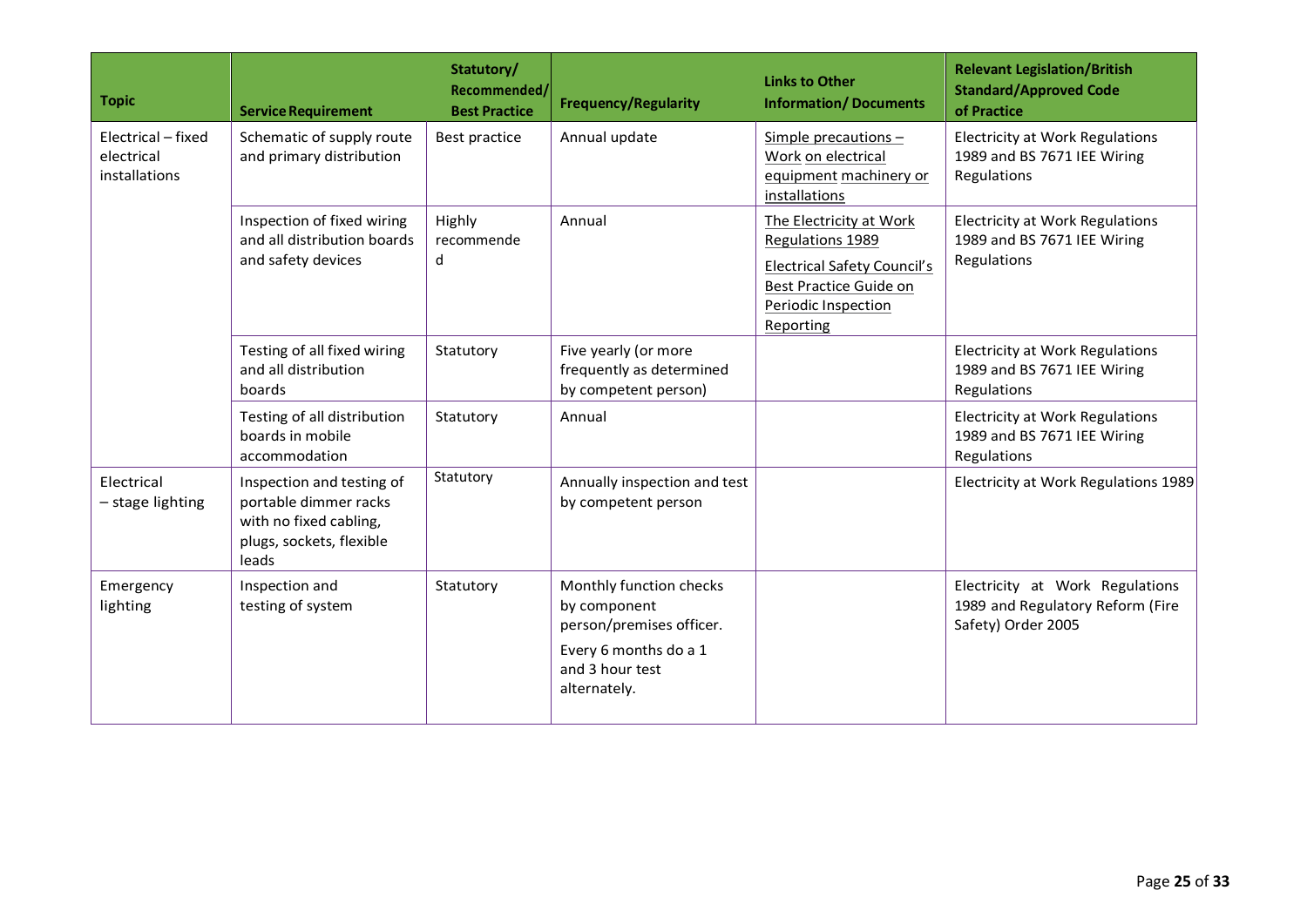| <b>Topic</b>                                                    | <b>Service Requirement</b>                                    | Statutory/<br>Recommended/<br><b>Best Practice</b> | <b>Frequency/Regularity</b>                                                                                                                                                                      | <b>Links to Other Information/</b><br><b>Documents</b>                                                                                                            | <b>Relevant Legislation/British</b><br><b>Standard/Approved Code</b><br>of Practice                                                                                                                                                                                                                                             |
|-----------------------------------------------------------------|---------------------------------------------------------------|----------------------------------------------------|--------------------------------------------------------------------------------------------------------------------------------------------------------------------------------------------------|-------------------------------------------------------------------------------------------------------------------------------------------------------------------|---------------------------------------------------------------------------------------------------------------------------------------------------------------------------------------------------------------------------------------------------------------------------------------------------------------------------------|
| <b>Equalities Act</b><br>2010                                   | Inspection                                                    | Statutory                                          | Checks to be made<br>whenever<br>alteration/changes are made<br>to the building or the<br>external environment                                                                                   | <b>Disability Discrimination</b><br><b>Act 1995</b><br><b>Disability Discrimination</b><br>Act 2005                                                               | Equality Act 2010 see also<br><b>Disability Discrimination Act 1995</b><br>and 2005 and BS8300 for<br>background<br><b>Building Regulations 2010</b>                                                                                                                                                                            |
|                                                                 |                                                               |                                                    |                                                                                                                                                                                                  | BS8300                                                                                                                                                            |                                                                                                                                                                                                                                                                                                                                 |
| Extraction<br>systems including                                 | Inspection and testing of<br>dust extraction equipment        | Best practice                                      | Annual                                                                                                                                                                                           |                                                                                                                                                                   | Control of Substances Hazardous to<br>Health 2002 (as amended)                                                                                                                                                                                                                                                                  |
| fume cupboards<br>Fire risk<br>assessment and<br>emergency plan | Local exhaust ventilation<br>Fire risk assessment             | Statutory<br>Statutory                             | Every 14 months<br>Reviewed annually by<br>business manager or<br>competent person.<br>Every 5 years, new fire RA                                                                                | <b>Controlling Airborne</b><br>Contaminants at<br>Work: A Guide to<br>Local Exhaust<br>Ventilation<br>The Regulatory<br>Reform (Fire Safety)<br><b>Order 2005</b> | Control of Substance Hazardous to<br>Health 2002 (as amended)<br><b>Building Bulletin 88 Fume</b><br>Cupboards, DfE applies to<br>installation and maintenance of<br>school<br>fume cupboards<br>There is a British Standard that<br>applies to other fume<br>cupboards<br><b>Regulatory Reform (Fire</b><br>Safety) Order 2005 |
| Fire detection<br>and alarm<br>systems<br>Fire doors            | Inspection and testing<br>of system<br>Inspection and service | Statutory                                          | must be done<br>Weekly function test by<br>competent person/premises<br>officer<br>Annual inspection by<br>approved contractor<br>Monthly inspection by<br>competent person/premises<br>officer. |                                                                                                                                                                   | Regulatory Reform (Fire Safety)<br>Order 2005<br><b>Regulatory Reform (Fire</b><br>Safety) Order 2005                                                                                                                                                                                                                           |
|                                                                 |                                                               |                                                    | Serviced annually by<br>approved contractor.                                                                                                                                                     |                                                                                                                                                                   |                                                                                                                                                                                                                                                                                                                                 |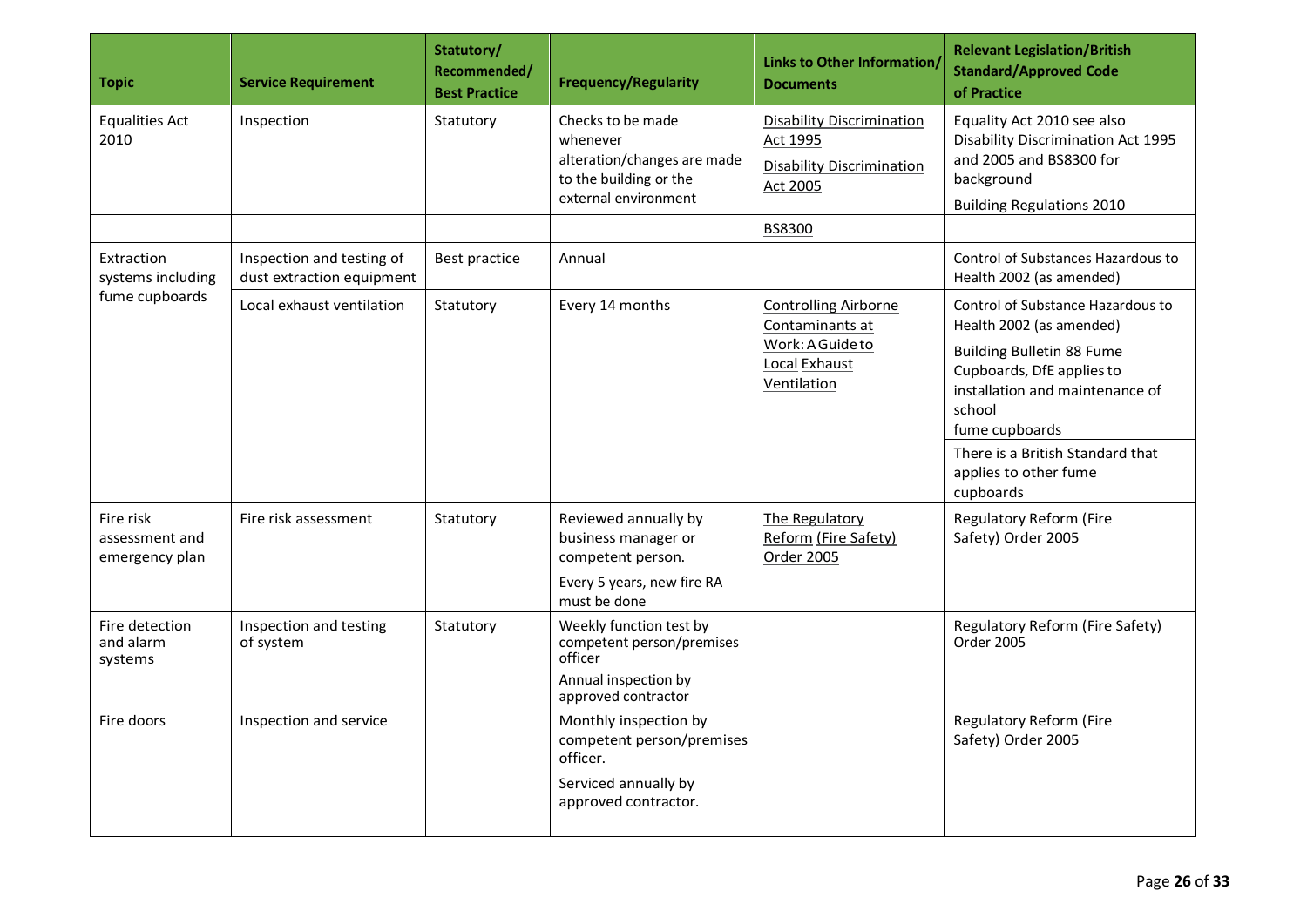| <b>Topic</b>              | <b>Service Requirement</b>                         | Statutory/<br>Recommended/<br><b>Best Practice</b> | <b>Frequency/Regularity</b>                                                                                                                                              | <b>Links to Other</b><br><b>Information/Documents</b> | <b>Relevant Legislation/British</b><br><b>Standard/Approved Code</b><br>of Practice                                                                                                                                                                                                                                                                                                                                                                                                    |
|---------------------------|----------------------------------------------------|----------------------------------------------------|--------------------------------------------------------------------------------------------------------------------------------------------------------------------------|-------------------------------------------------------|----------------------------------------------------------------------------------------------------------------------------------------------------------------------------------------------------------------------------------------------------------------------------------------------------------------------------------------------------------------------------------------------------------------------------------------------------------------------------------------|
| Firefighting<br>equipment | Inspection and<br>maintenance<br>extinguishers     | Best practice                                      | Monthly inspection by<br>competent person<br>Annual service by approved<br>contractor                                                                                    |                                                       | Regulatory Reform (Fire<br>Safety) Order 2005                                                                                                                                                                                                                                                                                                                                                                                                                                          |
|                           | Inspection and testing of<br>fire sprinkler system | Best practice                                      | Function test every week<br>by competent person or<br>premises officer<br>Annual, although further<br>checks may be necessary<br>for specific insurance<br>requirements. |                                                       | Regulatory Reform (Fire<br>Safety) Order 2005                                                                                                                                                                                                                                                                                                                                                                                                                                          |
| First aid<br>equipment    | Inspection                                         | Best practice                                      | Monthly checks ensure no<br>equipment is outside of<br>expiry date and all boxes are<br>stocked up                                                                       | HSE - first aid at work:<br>legislation               | Health and Safety (First Aid)<br>Regulations 1981 as amended by<br>the Health and Safety<br>(Miscellaneous Amendment)<br>Regulations 2002                                                                                                                                                                                                                                                                                                                                              |
| Food safety               | Inspection                                         | Statutory                                          | Minimum six-monthly<br>inspections.<br>Annual inspections of<br>electrical and gas in<br>kitchen/catering<br>equipment                                                   | http://ratings.food.gov.uk/                           | The Food Hygiene (England)<br>(Amendment) Regulations<br>2010<br>Came into force 13 April 2010.<br>These regulations amend the Food<br>Hygiene (England) Regulations<br>2006 by: updating the definitions of<br>certain EU instruments that are<br>referred<br>to in the Food Hygiene (England)<br>Regulations 2006, and<br>substituting a revised Schedule 1<br>(definitions<br>of EU legislation) for the existing<br>Schedule 1 (definitions of<br>Community legislation) providing |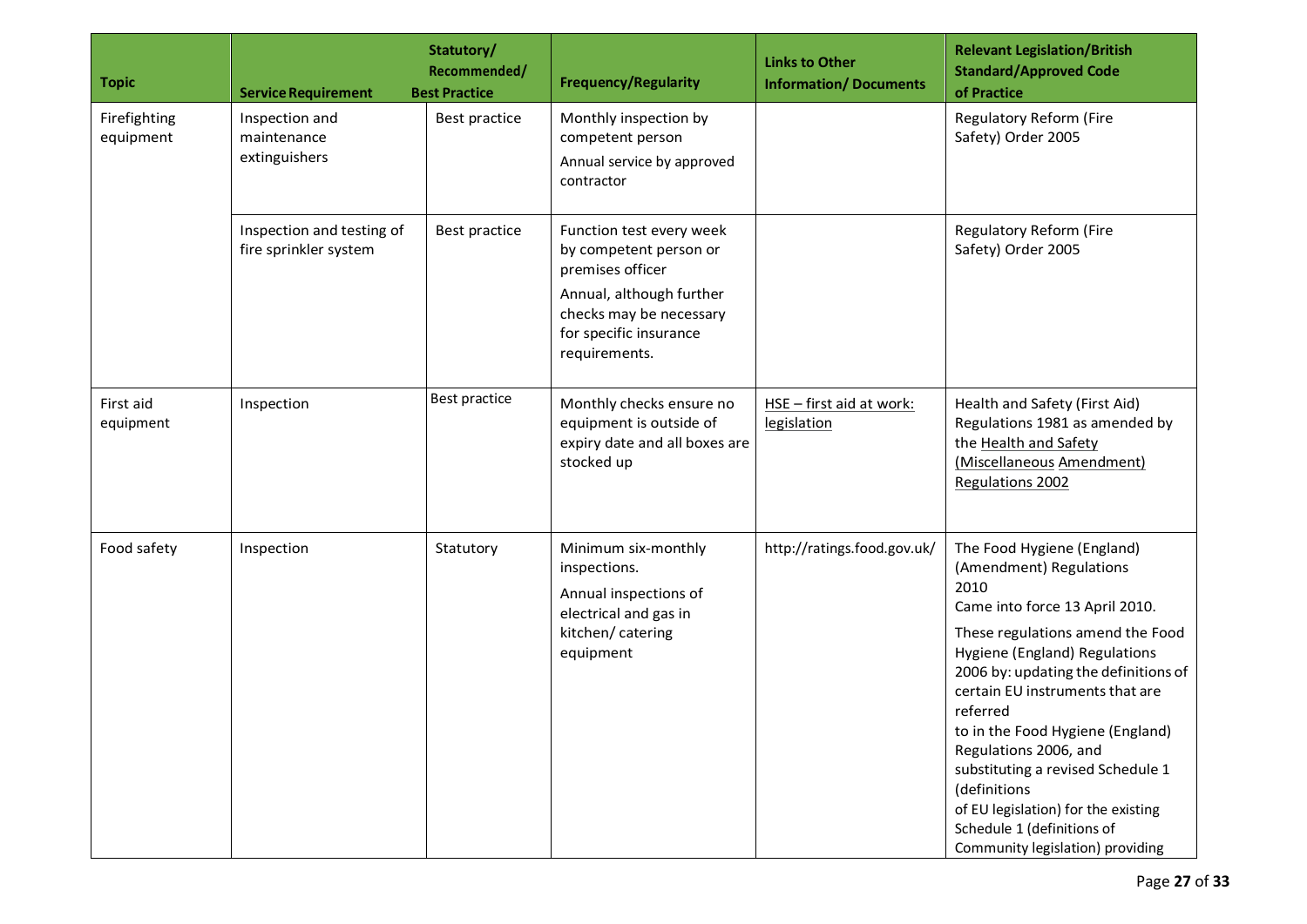|  |  | that when certain requirements are  |
|--|--|-------------------------------------|
|  |  | complied with, a person will be     |
|  |  | considered                          |
|  |  | not to have contravened or failed   |
|  |  | to comply with specified provisions |
|  |  | of Regulation (EC) No. 853/2004     |
|  |  | laying down specific hygiene rules  |
|  |  | for food of animal origin.          |
|  |  |                                     |
|  |  |                                     |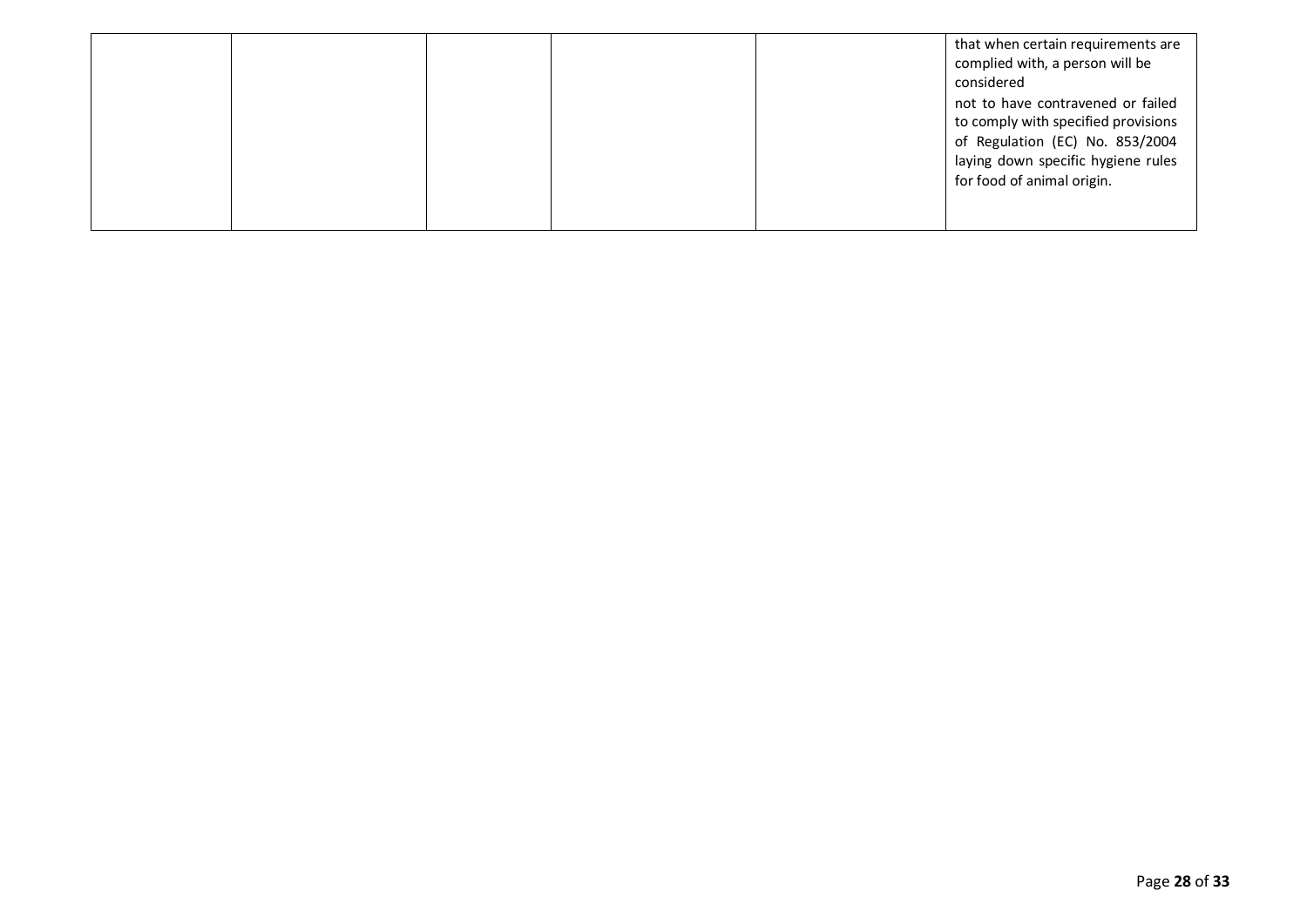| <b>Topic</b>         | <b>Service Requirement</b>                                | Statutory/<br>Recommended/<br><b>Best Practice</b>                | <b>Frequency/Regularity</b>                                                                                                                                                             | <b>Links to Other</b><br><b>Information/Documents</b>                      | <b>Relevant Legislation/British</b><br><b>Standard/Approved Code</b><br>of Practice                           |
|----------------------|-----------------------------------------------------------|-------------------------------------------------------------------|-----------------------------------------------------------------------------------------------------------------------------------------------------------------------------------------|----------------------------------------------------------------------------|---------------------------------------------------------------------------------------------------------------|
| Fuel oil storage     | Plan of primary pipe work<br>and main isolation points    | Best practice                                                     | Annual update                                                                                                                                                                           | The Control of<br>Pollution (Oil Storage)<br>(England) Regulations<br>2001 | The Control of Pollution (Oil Storage)<br>(England) Regulations 2001                                          |
|                      | Visual condition inspection                               | Recommended                                                       | Annual                                                                                                                                                                                  |                                                                            | The Control of Pollution (Oil Storage)<br>(England) Regulations 2001                                          |
|                      | Maintenance checks on all<br>pipe work devices            | Best practice                                                     | Annual                                                                                                                                                                                  |                                                                            | The Control of Pollution (Oil Storage)<br>(England) Regulations 2001                                          |
| Gas safety           | Gas safety inspections and<br>certificates                | Statutory                                                         | Annually by an approved<br>contractor                                                                                                                                                   | www.hse.gov.uk/pubns/<br>books/156.htm                                     | The Gas Safety (Installation and<br>Use) (Amendment) Regulations<br>2018<br>Came into force 6 April 2018      |
| <b>Gas appliance</b> | Identification and location                               | Statutory                                                         | Annual by an approved<br>contractor                                                                                                                                                     |                                                                            | The Gas Safety (Installation and<br>Use) (Amendment) Regulations<br>2018<br>Came into force 6 April 2018      |
|                      | Servicing for efficient<br>operation, combustion          | Recommended<br>for all premises<br>Statutory duty<br>on Landlords | Annual servicing to include<br>check on ventilation,<br>adequate flues, heat input<br>combustion conformance,<br>appliance is stable and<br>safety devices working                      |                                                                            | The Gas Safety (Installation and<br>Use) (Amendment) Regulations<br>2018<br>Came into force 6 April 2018      |
| Gas pipe work        | Visual condition<br>inspection and testing if<br>required | Recommended                                                       | Annual                                                                                                                                                                                  |                                                                            | The Gas Safety (Installation and<br>Use) (Amendment) Regulations<br>2018<br>Came into force 6 April 2018      |
| Glazing              | Checks                                                    | Statutory                                                         | Initial survey of building to<br>identify areas where safety<br>glazing should be in place,<br>ongoing checks that any<br>glazing replacements are<br>with safety glass as<br>required. |                                                                            | Workplace (Health, Safety<br>and Welfare Regulations<br>1992)<br><b>Building</b><br>and<br>Regulation, Part K |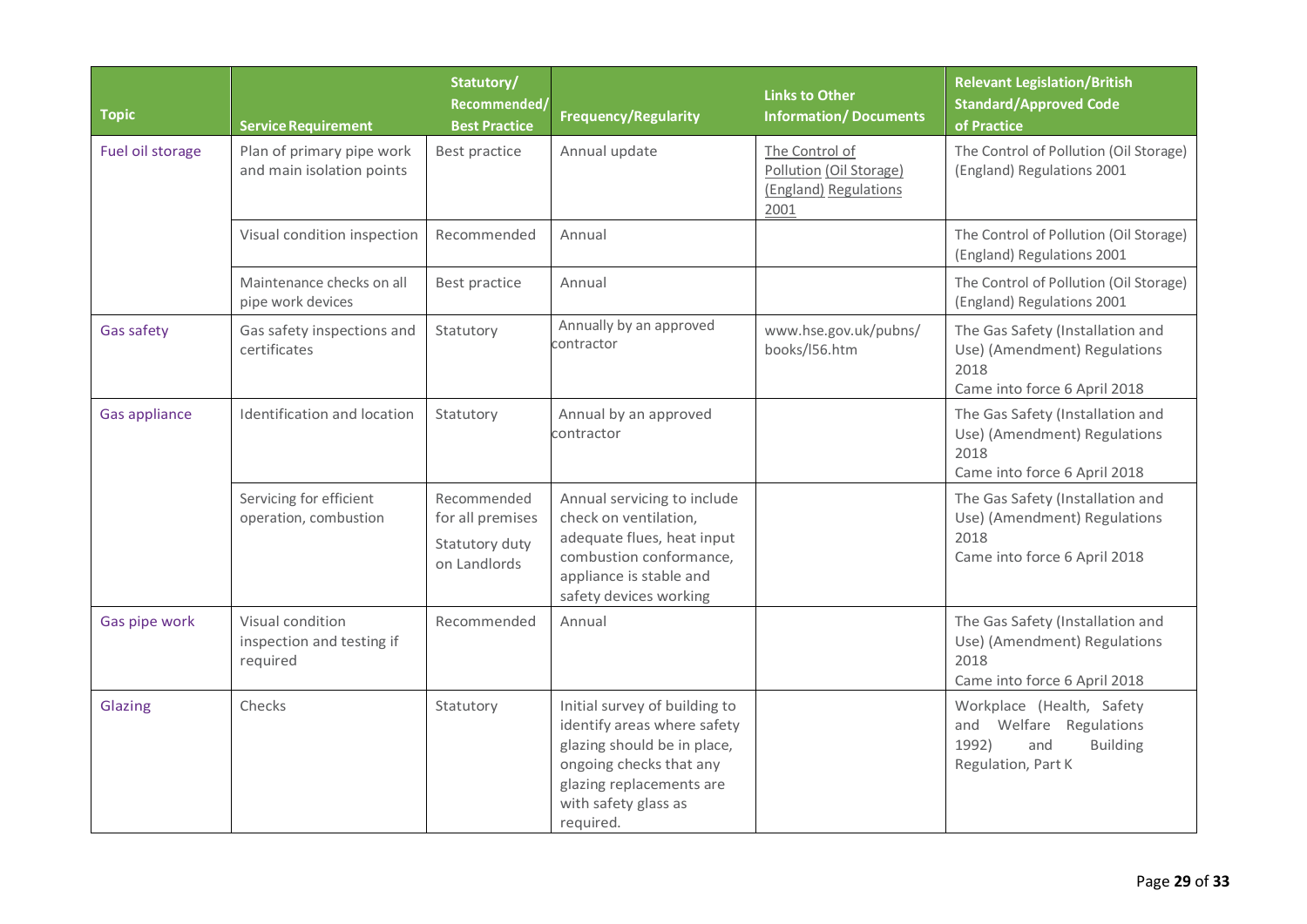| <b>Topic</b>                                          | <b>Service Requirement</b>                                  | Statutory/<br>Recommended/<br><b>Best Practice</b> | <b>Frequency/Regularity</b>                                                                                                                                | <b>Links to Other</b><br><b>Information/Documents</b>                                                                | <b>Relevant Legislation/British</b><br><b>Standard/Approved Code</b><br>of Practice                                              |
|-------------------------------------------------------|-------------------------------------------------------------|----------------------------------------------------|------------------------------------------------------------------------------------------------------------------------------------------------------------|----------------------------------------------------------------------------------------------------------------------|----------------------------------------------------------------------------------------------------------------------------------|
| Hydrotherapy<br>pools and<br>swimming pools           | Risk assessment                                             |                                                    |                                                                                                                                                            | The Health and Safety<br>Executive publication<br>HSG179 Managing health<br>and safety in swimming<br>pools (HSG179) | Health and Safety Act Work Act<br>1974                                                                                           |
| <b>Kilns</b>                                          | Inspection                                                  | Statutory                                          | Annual                                                                                                                                                     | Electrical                                                                                                           | To BS Standard 7671, BS7671:2008<br>Requirements for Electrical<br><b>Installations (IEE Wiring</b><br>Regulations 17th Edition) |
| Lifts and hoists                                      | Thorough examination, full<br>maintenance and<br>Inspection | Statutory                                          | Every six months minimum<br>for passenger lifts<br>Every 12 months<br>for goods lifts                                                                      | The<br>Lifting<br>Operations<br>and<br>Lifting<br>Equipment<br>Regulations 1998                                      | Lift operations and Lifting<br><b>Equipment Regulations 1998</b>                                                                 |
|                                                       |                                                             |                                                    | After substantial and<br>significant changes<br>have been made                                                                                             |                                                                                                                      |                                                                                                                                  |
| Lightning<br>conductors                               | Inspection and testing                                      | Best practice                                      | Every 11 months full test to<br>assess adequacy of earthing,<br>evidence of corrosion,<br>alterations to structure<br>(by competent persons<br>to BS 7430) |                                                                                                                      | BS 6551, 1999 BS EN 62305,<br><b>Lightning Protection</b><br><b>Industry Standards</b>                                           |
| Minibus (See<br>point 22 above)                       | 10 weekly check/inspection<br>Full service<br><b>MOT</b>    | Statutory                                          | Check/inspection every 10<br>weeks.<br>Service of bus every 12<br>months<br>MOT of bus every 12 months<br>where applicable                                 |                                                                                                                      |                                                                                                                                  |
| Mobiles-<br>stability of                              | Structural inspection of<br>mobile accommodation            | Best practice                                      | Annual (depending on age)                                                                                                                                  |                                                                                                                      | <b>BRE Digest 374 1992</b>                                                                                                       |
| Playground and<br>gymnasium<br>$equipment -$<br>fixed | Inspection and testing                                      | Best practice                                      | Weekly checks by competent<br>person or premises officer<br>Annual by approved<br>contractor                                                               |                                                                                                                      | BS 5696, BS 7188, BS7044, BS 1892<br>Part 1 2003                                                                                 |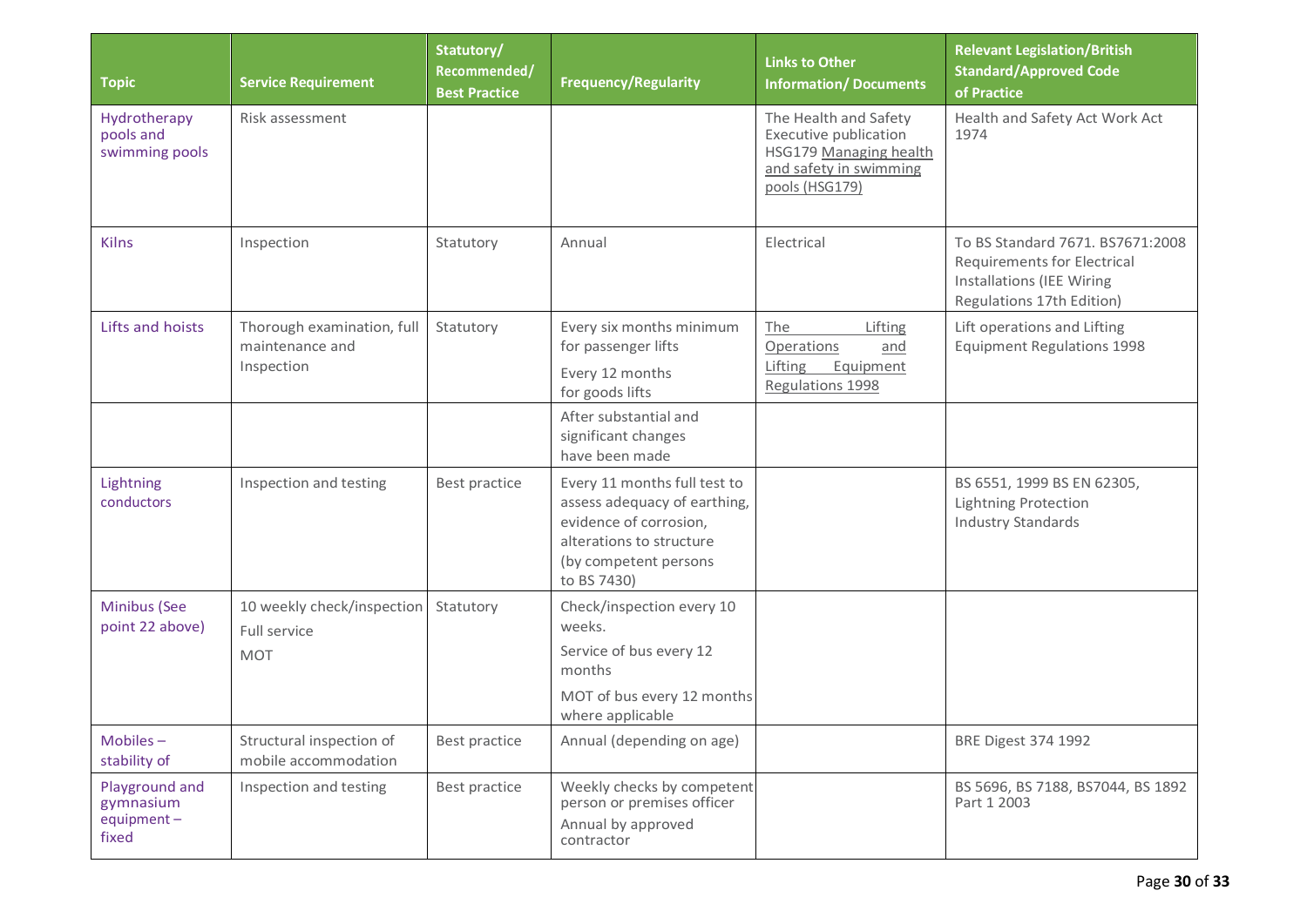| <b>Topic</b>                                                             | <b>Service Requirement</b> | Statutory/<br>Recommended/<br><b>Best Practice</b> | Frequency/Regularity                                                                                                                                                      | inks to Other Information/<br><b>Documents</b>                                         | <b>Relevant Legislation/British</b><br><b>Standard/Approved Code</b><br>of Practice  |
|--------------------------------------------------------------------------|----------------------------|----------------------------------------------------|---------------------------------------------------------------------------------------------------------------------------------------------------------------------------|----------------------------------------------------------------------------------------|--------------------------------------------------------------------------------------|
| Powered gates                                                            | Inspection                 | Statutory                                          | Annual                                                                                                                                                                    | www.hse.gov.uk/work-<br>equipment-machinery/<br>powered-gates/<br>responsibilities.htm | Workplace (Health, Safety<br>and Welfare) Regulations<br>1992.                       |
| <b>Pressure vessels</b>                                                  | Inspection                 | Statutory                                          | Annual                                                                                                                                                                    | www.hse.gov.uk/pressure-<br>systems/law.htm                                            | Pressure Equipment<br>(Safety) Regulations 2016                                      |
| Radiation<br>equipment and<br>substances                                 | <b>Risk Assessment</b>     | Statutory                                          | Annual                                                                                                                                                                    | www.cleapss.org.uk/                                                                    | The Ionising Radiations<br>Regulations 2017<br>(IRR17)                               |
| Radon                                                                    | Risk Assessment            |                                                    |                                                                                                                                                                           | Statutory Instrument 1999<br>No. 3232                                                  | The Ionising Radiation<br>Regulations 2017 (IRR17)                                   |
| <b>Rolling doors</b><br>(vertically opening<br>powered rolling<br>doors) | Inspection                 | Statutory                                          | Annual                                                                                                                                                                    | www.hse.gov.uk/work-<br>equipment-machinery/<br>powered-gates/<br>responsibilities.htm | Workplace (Health, Safety<br>and Welfare) Regulations<br>1992.                       |
| <b>Security fencing</b>                                                  | <b>Risk Assessment</b>     | Good practice                                      | Monthly checks by competent<br>person or premises officer                                                                                                                 | www.securedbydesign.com                                                                |                                                                                      |
| Septic tank                                                              | Inspection                 | Statutory                                          | Annual                                                                                                                                                                    |                                                                                        | Control of Pollution Act 1974.                                                       |
| <b>Shared premises</b>                                                   | Risk assessment            |                                                    | As required                                                                                                                                                               |                                                                                        | Regulation 11 of the<br>Management of Health and<br>Safety at work Regulations 1999  |
| Slips and trips                                                          | Risk assessment            |                                                    | As required                                                                                                                                                               | www.hse.gov.uk/slips/<br>index.htm                                                     | The Workplace (Health and<br>Safety and Welfare) Regulations<br>1992                 |
| <b>Sports field</b><br>lighting                                          | Risk assessment            | Statutory<br>electrical check                      |                                                                                                                                                                           | BS EN 12193:2007                                                                       |                                                                                      |
| Sprinklers                                                               | Inspection                 | Statutory                                          | Function tests every week<br>by competent person or<br>premises officer<br>Annual, although further<br>checks may be necessary for<br>specific insurance<br>requirements. |                                                                                        | BS EN 12845 and LPCB TB203 Care<br>and maintenance of automatic<br>sprinkler systems |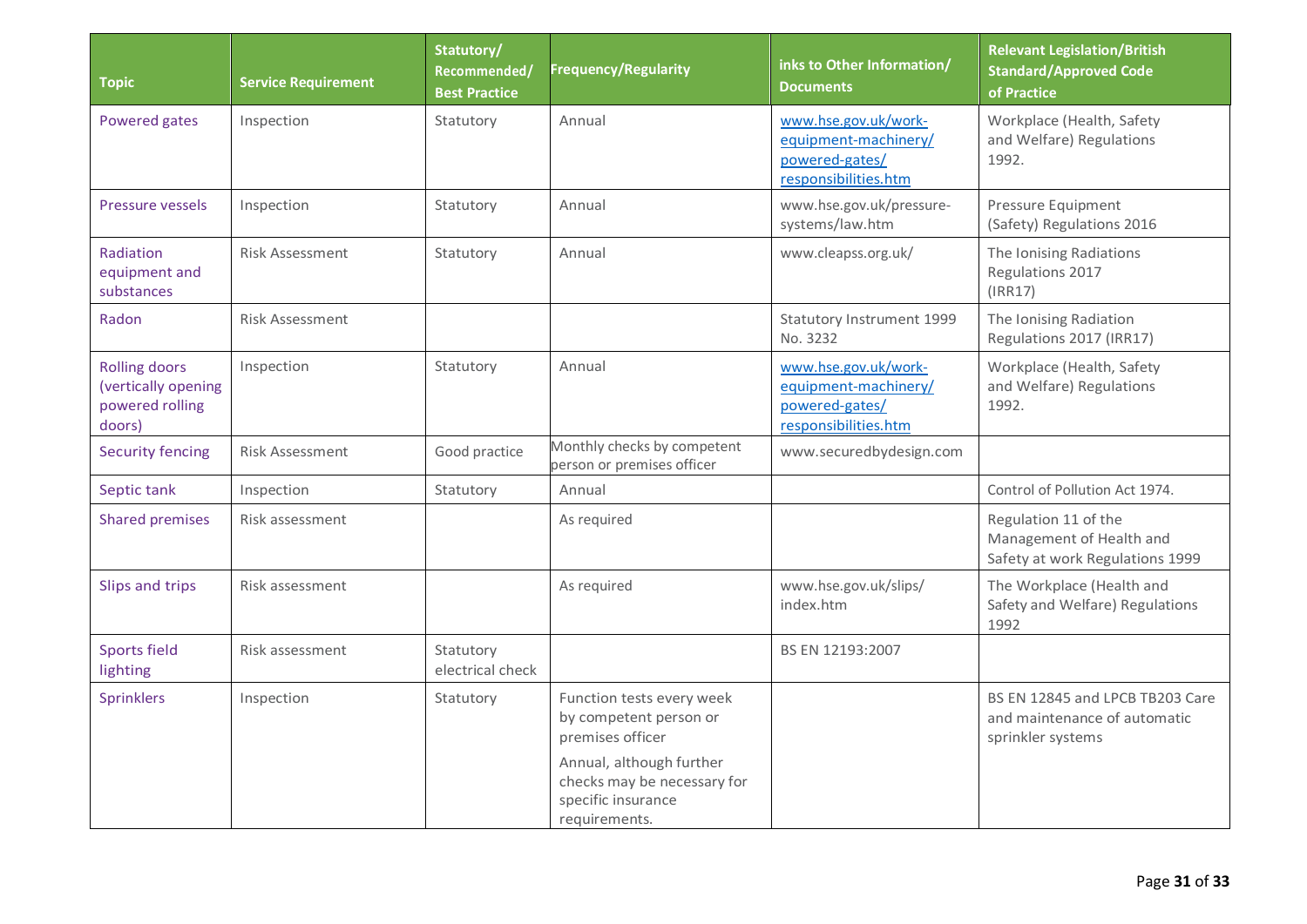| <b>Topic</b>                                                                                                    | <b>Service Requirement</b>                                                                                                                                                             | Statutory/<br>Recommended/<br><b>Best Practice</b>     | <b>Frequency/Regularity</b>                                                          | <b>Links to Other</b><br><b>Information/Documents</b>                                                                                       | <b>Relevant Legislation/British</b><br><b>Standard/Approved Code</b><br>of Practice                                                                                                                                                                                                                                                                                                                                                               |
|-----------------------------------------------------------------------------------------------------------------|----------------------------------------------------------------------------------------------------------------------------------------------------------------------------------------|--------------------------------------------------------|--------------------------------------------------------------------------------------|---------------------------------------------------------------------------------------------------------------------------------------------|---------------------------------------------------------------------------------------------------------------------------------------------------------------------------------------------------------------------------------------------------------------------------------------------------------------------------------------------------------------------------------------------------------------------------------------------------|
| <b>Tree safety</b>                                                                                              | Risk assessment/ survey                                                                                                                                                                | Statutory/good<br>practice                             | Annual check by competent<br>person or premises officer<br>Tree survey every 3 years |                                                                                                                                             | Health and Safety at Work<br>etc. Act 1974<br>Occupiers Liability Act 1957 and<br>1984                                                                                                                                                                                                                                                                                                                                                            |
| <b>Vacant buildings</b>                                                                                         | Risk assessment                                                                                                                                                                        |                                                        | As required                                                                          |                                                                                                                                             | Occupiers Liability Act 1984                                                                                                                                                                                                                                                                                                                                                                                                                      |
| <b>Water coolers</b><br>and fountains                                                                           | Inspection and servicing                                                                                                                                                               | Best practice                                          | Annual                                                                               | http://bwca.org.uk/abou<br>t- bwca/codes-of-<br>practice/.                                                                                  | The Water Supply (Water<br>Fittings) Regulations 1999                                                                                                                                                                                                                                                                                                                                                                                             |
| Water hygiene<br>and safety<br>Legionnaires'<br>disease<br><b>Water systems</b><br>Cold water<br>systems        | Water hygiene risk<br>assessment; prepare a<br>written control scheme<br>Flush through little used<br>outlets<br>Temperature testing<br>Water quality check and<br>routine maintenance | Statutory<br>Recommended<br>Recommended<br>Recommended | Regular reviews<br>when deemed<br>necessary<br>Weekly<br>Monthly<br>Annual           | Legionnaires' Disease -<br>The Control of Legionella<br>Bacteria in Water<br>Systems ACOP L8 HSG<br>274<br>www.legionellacontrol.org.<br>uk | Health and Safety Act Work Act<br>1974<br>Control of Substances Hazardous to<br>Health Regulations 2002 (COSHH)<br>Notification of Cooling Towers and<br><b>Evaporative Condensers Regulations</b><br>1992<br>The Control of Legionella Bacteria<br>in Water Systems ACOP L8 HSG<br>274<br>The Control of Legionella Bacteria<br>in Water Systems ACOP L8 HSG<br>274<br>The Control of Legionella Bacteria<br>in Water Systems ACOP L8 HSG<br>274 |
| <b>Water Hygiene</b>                                                                                            | Visual condition inspection                                                                                                                                                            | Recommended                                            | Annual                                                                               |                                                                                                                                             |                                                                                                                                                                                                                                                                                                                                                                                                                                                   |
| and Safety<br>Legionnaires'<br><b>Disease</b><br><b>Water Systems</b><br>- Low pressure<br>hot water<br>systems | Maintenance checks on all<br>pipe work devices (strainer,<br>valves, blending valves,<br>pumps etc.                                                                                    | Best practice                                          | Annual updating                                                                      |                                                                                                                                             |                                                                                                                                                                                                                                                                                                                                                                                                                                                   |